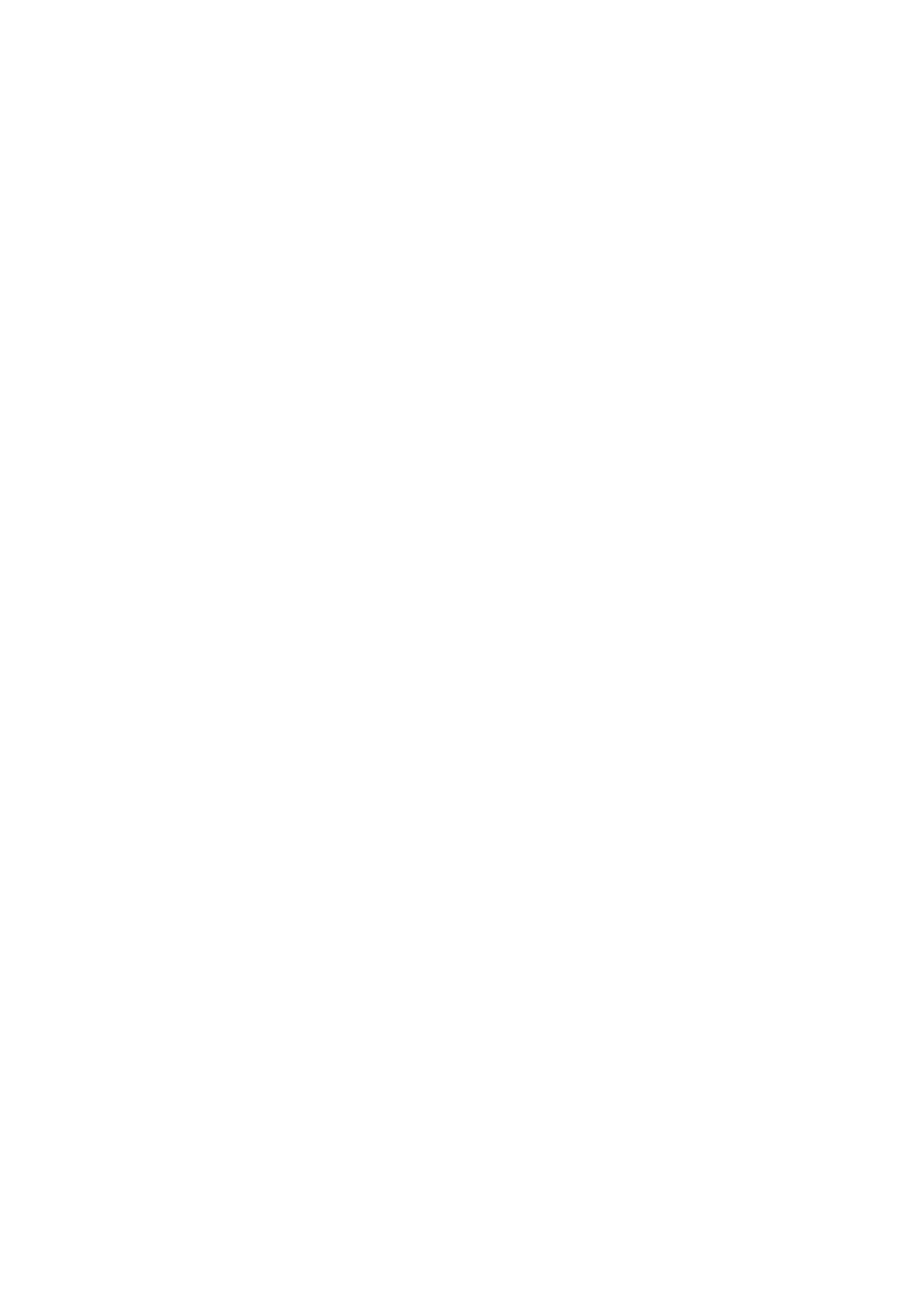**FLIPPER TRIATH. ASCOLI PICENO 3 Aprile 2022 PESARO (PS)**

Ordine di partenza alfabetico **Pag. 2/10** 

| Atleta                                                                                                                                                                                                     |       | Punti Societa' Nett S Anno Ct S Tessera Naz D Bt                                                                    |  |                                                                                             |              |                       |   |  |
|------------------------------------------------------------------------------------------------------------------------------------------------------------------------------------------------------------|-------|---------------------------------------------------------------------------------------------------------------------|--|---------------------------------------------------------------------------------------------|--------------|-----------------------|---|--|
|                                                                                                                                                                                                            | FITri |                                                                                                                     |  | $\mathbf q$ and $\mathbf q$ and $\mathbf q$ and $\mathbf q$ and $\mathbf q$ and $\mathbf q$ | $\mathbf{x}$ |                       | s |  |
|                                                                                                                                                                                                            |       |                                                                                                                     |  |                                                                                             |              |                       |   |  |
| BOVENZI PIERGIORGIO 45.90 DOLOTEAM                                                                                                                                                                         |       |                                                                                                                     |  |                                                                                             |              | 1983 S4 M 0118585 ITA |   |  |
|                                                                                                                                                                                                            |       |                                                                                                                     |  |                                                                                             |              |                       |   |  |
|                                                                                                                                                                                                            |       |                                                                                                                     |  |                                                                                             |              |                       |   |  |
|                                                                                                                                                                                                            |       |                                                                                                                     |  |                                                                                             |              |                       |   |  |
| BRENDA ALESSANDRO<br>BRIAMO GIANFRANCO N.C. DINAMO TRIATHLON 1987 S4 M 0113628 ITA<br>BRICHI LORENZO 25.90 OVERCOME ASD 1981 M1 M 0071465 ITA<br>BRICCLI RICCARDO N.C. CUS PARMA ASD 2001 S1 M 0126201 ITA |       |                                                                                                                     |  |                                                                                             |              |                       |   |  |
|                                                                                                                                                                                                            |       |                                                                                                                     |  |                                                                                             |              |                       |   |  |
|                                                                                                                                                                                                            |       |                                                                                                                     |  |                                                                                             |              |                       |   |  |
| <b>BRUNETTI MAYA</b>                                                                                                                                                                                       |       |                                                                                                                     |  |                                                                                             |              | 1980 M1 F 0094532 ITA |   |  |
| <b>BRUNORI CRISTIAN<br/>BRUSCHI DEMIS</b>                                                                                                                                                                  |       |                                                                                                                     |  |                                                                                             |              | 1978 M1 M 0127047 ITA |   |  |
|                                                                                                                                                                                                            |       |                                                                                                                     |  |                                                                                             |              | 1981 M1 M 0108067 ITA |   |  |
| BRUSCHI DEMIS<br>BUGARI RICCARDO<br>TITLETA ATTILICA                                                                                                                                                       |       | N.C. FORUM SPORT CENTER<br>N.C. CANDIA TRIATHLON<br>N.C. OVERCOME ASD<br>N.C. FLIPPER TRIATHLON<br>N.C. TRITALY ASD |  |                                                                                             |              | 1991 S3 M 0114926 ITA |   |  |
| <b>BULESSI STEFANO</b>                                                                                                                                                                                     |       |                                                                                                                     |  |                                                                                             |              | 1972 M3 M 0099435 ITA |   |  |
| BUSSO NICOLÃ                                                                                                                                                                                               |       | 9.41 MAGMA TEAM                                                                                                     |  |                                                                                             |              | 2000 S1 M 0105768 ITA |   |  |
| CACCIAMANO GIANLUCA N.C. TEAM LADISPOLI TRIAT                                                                                                                                                              |       |                                                                                                                     |  |                                                                                             |              | 1971 M3 M 0069700 ITA |   |  |
| CAIONI PATRIZIO 69.13 FLIPPER TRIATHLON                                                                                                                                                                    |       |                                                                                                                     |  |                                                                                             |              | 1976 M2 M 0111922 ITA |   |  |
| CALANDRELLI DANIELE 81.50 TEAM LADISPOLI TRIAT 1976 M2 M 0120695 ITA                                                                                                                                       |       |                                                                                                                     |  |                                                                                             |              |                       |   |  |
| CALDERONI MARCO 55.10 FAENZA TRIATHLON                                                                                                                                                                     |       |                                                                                                                     |  |                                                                                             |              | 1988 S3 M 0085010 ITA |   |  |
| CALLERI DARIO N.C. ROAD RUNNERS                                                                                                                                                                            |       |                                                                                                                     |  |                                                                                             |              | 1971 M3 M 0102863 ITA |   |  |
| CALMANTI STEFANO 26.73 EDERATRIATHLONFORLI' 1984 S4 M 0122981 ITA                                                                                                                                          |       |                                                                                                                     |  |                                                                                             |              |                       |   |  |
| CAMERAN NICOLO' N.C. FLANDRES LOVE SPORTL 1991 S3 M 0119702 ITA                                                                                                                                            |       |                                                                                                                     |  |                                                                                             |              |                       |   |  |
| CAMPASSI NICOLA PIETRO 17.93 SAI FRECCE BIANCHE 1978 M1 M 0059888 ITA                                                                                                                                      |       |                                                                                                                     |  |                                                                                             |              |                       |   |  |
| CANTONI WALTHER N.C. CESENA TRIATHLON 1974 M2 M 0105335 ITA                                                                                                                                                |       |                                                                                                                     |  |                                                                                             |              |                       |   |  |
| CAPOCCI MARCO 13.28 A.S. D. ATHLETIC TER 1991 S3 M 0087364 ITA                                                                                                                                             |       |                                                                                                                     |  |                                                                                             |              |                       |   |  |
| CAPONE ALICE 3.80 RASCHIANI TRIATHLON 1990 S3 F 0025514 ITA                                                                                                                                                |       |                                                                                                                     |  |                                                                                             |              |                       |   |  |
| CAPRARA FABIO 68.83 MODENA TRIATHLON 1971 M3 M 0127068 ITA                                                                                                                                                 |       |                                                                                                                     |  |                                                                                             |              |                       |   |  |
| CARDI LEONARDO M.C. STEFANELLI TRIATHLON 1973 M2 M 0103982 ITA                                                                                                                                             |       |                                                                                                                     |  |                                                                                             |              |                       |   |  |
| CARLETTI ROSSELLA 213.60 FERRARA TRIATHLON 1954 M6 F 0049032 ITA                                                                                                                                           |       |                                                                                                                     |  |                                                                                             |              |                       |   |  |
| CARLINI MICHELE 11.80 BUONCONSIGLIO NUOTO 1990 S3 M 0097142 ITA                                                                                                                                            |       |                                                                                                                     |  |                                                                                             |              |                       |   |  |
| CARLINI MICHELE 52.99 CANDIA TRIATHLON 1972 M3 M 0037360 ITA<br>CARNEVALINI MICHELE 52.99 CANDIA TRIATHLON 1972 M3 M 0078475 ITA<br>CAROLA GIAN LUCA 27.29 OVERCOME ASD 1968 M3 M 0078475 ITA              |       |                                                                                                                     |  |                                                                                             |              |                       |   |  |
|                                                                                                                                                                                                            |       |                                                                                                                     |  |                                                                                             |              |                       |   |  |
| CARPENTIERI ANNUNZIATA N.C. ASD JANULA SPORT 1956 M6 F 0047558 ITA                                                                                                                                         |       |                                                                                                                     |  |                                                                                             |              |                       |   |  |
| <b>CARRARA PIETRO</b>                                                                                                                                                                                      |       | 14.98 CUS PARMA ASD                                                                                                 |  |                                                                                             |              | 1970 M3 M 0034939 ITA |   |  |
| CASALI JOHNNY N.C. T.D. RIMINI                                                                                                                                                                             |       |                                                                                                                     |  |                                                                                             |              | 1981 M1 M 0074570 ITA |   |  |
| CASCIOTTI MARIA N.C. CESENA TRIATHLON                                                                                                                                                                      |       |                                                                                                                     |  |                                                                                             |              | 1985 S4 F 0012868 ITA |   |  |
|                                                                                                                                                                                                            |       |                                                                                                                     |  |                                                                                             |              |                       |   |  |
| CASI ALESSIO 37.09 VIS CORTONA WEBKORNE 1983 S4 M 0107703 ITA<br>CASTIGLIONE ALBERTO N.C. ASD JANULA SPORT 2002 S1 M 0119539 ITA                                                                           |       |                                                                                                                     |  |                                                                                             |              |                       |   |  |
| CASTRONI ENZA                                                                                                                                                                                              |       | N.C. T.D. RIMINI                                                                                                    |  |                                                                                             |              | 1964 M4 F 0094781 ITA |   |  |
| CATALDO ALESSANDRO 30.61 MAGMA TEAM                                                                                                                                                                        |       |                                                                                                                     |  |                                                                                             |              | 2000 S1 M 0107000 ITA |   |  |
| CAVALLI CHIARA 6.02 RASCHIANI TRIATHLON<br>CAVICCHIA ALESSANDRO N.C. FLIPPER TRIATHLON                                                                                                                     |       |                                                                                                                     |  |                                                                                             |              | 2000 S1 F 0095462 ITA |   |  |
|                                                                                                                                                                                                            |       |                                                                                                                     |  |                                                                                             |              | 1976 M2 M 0097153 ITA |   |  |
| <b>CECCHI ALESSANDRO</b>                                                                                                                                                                                   |       | N.C. TRIATHLON MOB                                                                                                  |  |                                                                                             |              | 1976 M2 M 0118385 ITA |   |  |
| CENTEMERO SIMONE 106.74 MMTT                                                                                                                                                                               |       |                                                                                                                     |  |                                                                                             |              | 1971 M3 M 0007862 ITA |   |  |
| CEOLARO MASSIMO N.C. VALDIGNE TRIATHLON                                                                                                                                                                    |       |                                                                                                                     |  |                                                                                             |              | 1969 M3 M 0095554 ITA |   |  |
| CEROLINI FRANCESCA N.C. TRIATHLON MOB                                                                                                                                                                      |       |                                                                                                                     |  |                                                                                             |              | 1977 M2 F 0118351 ITA |   |  |
| CEVOLI GIANLUCA 29.15 T.D. RIMINI                                                                                                                                                                          |       |                                                                                                                     |  |                                                                                             |              | 1969 M3 M 0080815 ITA |   |  |
| CHIARELLI DANIELE 11.72 RASCHIANI TRIATHLON 2001 S1 M 0094010 ITA                                                                                                                                          |       |                                                                                                                     |  |                                                                                             |              |                       |   |  |
| CIABATTONI LUCA 30.69 DINAMO TRIATHLON 2001 S1 M 0085363 ITA                                                                                                                                               |       |                                                                                                                     |  |                                                                                             |              |                       |   |  |
| CIABATTONI LUIGI 41.01 DINAMO TRIATHLON 1968 M3 M 0088564 ITA                                                                                                                                              |       |                                                                                                                     |  |                                                                                             |              |                       |   |  |
| CICCHELLI NICOLA N.C. FORHANS TEAM                                                                                                                                                                         |       |                                                                                                                     |  |                                                                                             |              | 1989 S3 M 0127433 ITA |   |  |
| CICETTI BARBARA 77.15 T.D. RIMINI                                                                                                                                                                          |       |                                                                                                                     |  |                                                                                             |              | 1970 M3 F 0121888 ITA |   |  |
|                                                                                                                                                                                                            |       |                                                                                                                     |  |                                                                                             |              |                       |   |  |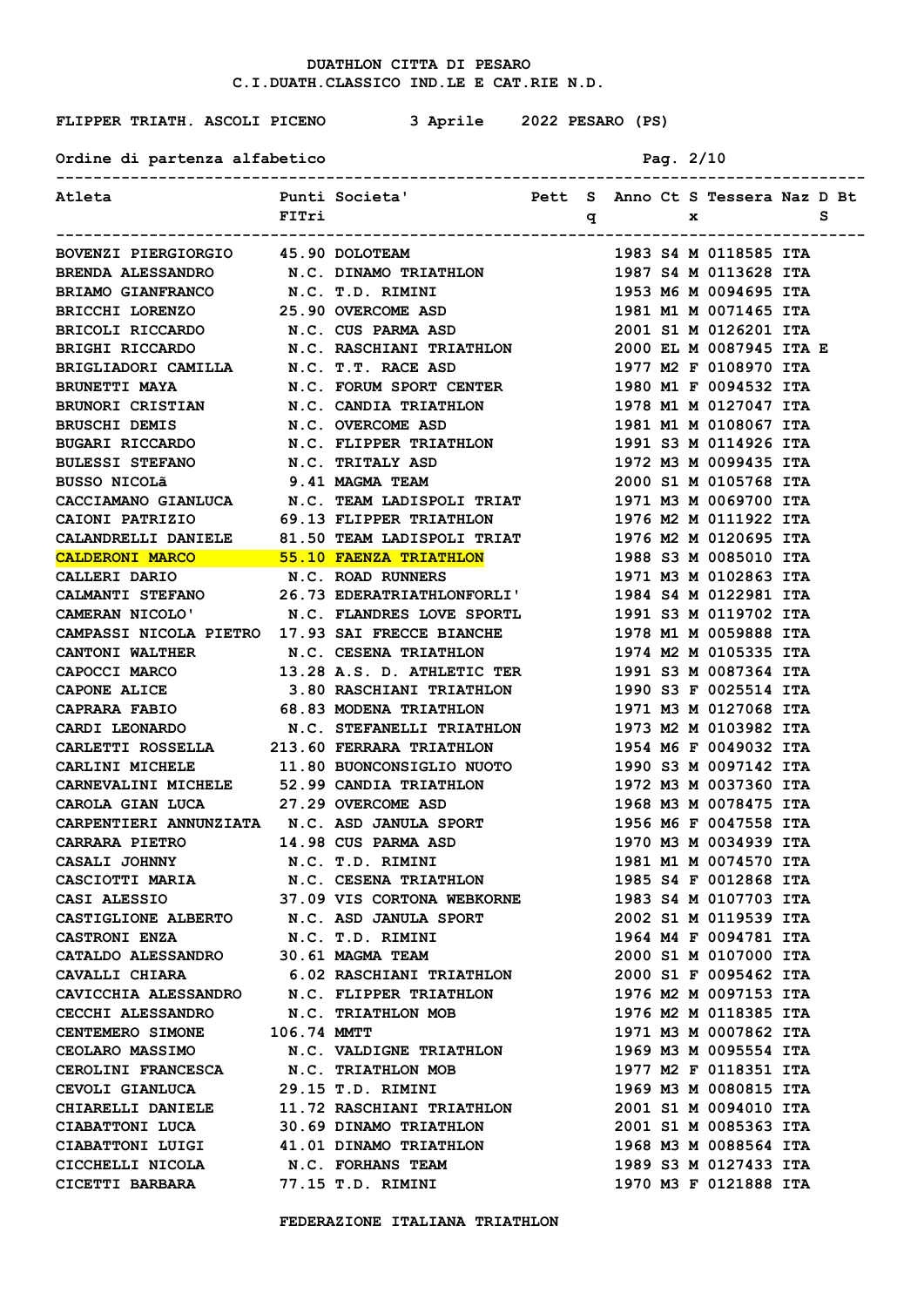| FLIPPER TRIATH. ASCOLI PICENO 3 Aprile 2022 PESARO (PS)                                                                                                                                                                                    |       |                                                                               |  |                                                                                                                        |           |                                                                          |   |
|--------------------------------------------------------------------------------------------------------------------------------------------------------------------------------------------------------------------------------------------|-------|-------------------------------------------------------------------------------|--|------------------------------------------------------------------------------------------------------------------------|-----------|--------------------------------------------------------------------------|---|
| Ordine di partenza alfabetico<br>--------------------------                                                                                                                                                                                |       |                                                                               |  |                                                                                                                        | Pag. 3/10 |                                                                          |   |
| Atleta                                                                                                                                                                                                                                     | FITri | Punti Societa'                           Pett  S   Anno Ct S Tessera Naz D Bt |  | <b>to the set of the set of the set of the set of the set of the set of the set of the set of the set of the set o</b> |           |                                                                          | s |
|                                                                                                                                                                                                                                            |       |                                                                               |  |                                                                                                                        |           | 1991 S3 M 0115169 ITA                                                    |   |
| CIMARELLI MIRCO 23.97 HAPPINESS GROUP<br>CIUFFOLI ANDREA N.C. TTR                                                                                                                                                                          |       |                                                                               |  |                                                                                                                        |           | 1980 M1 M 0090799 ITA                                                    |   |
| CIMARELLI MIRCO<br>CIUFFOLI ANDREA N.C. TTR<br>COCCHI GIOELE 58.32 TEAM LADISPOLI TRIAT<br>COCCIA CRISTINA 172.44 TERAMO TRIATHLON<br>COCCIA VALERIA M. 71.22 FLIPPER TRIATHLON<br>COLGAN DAVID N.C. BUSHIDO TRI & RUN<br>COLOMBO SIMONE N |       |                                                                               |  |                                                                                                                        |           | 1983 S4 M 0117429 ITA                                                    |   |
|                                                                                                                                                                                                                                            |       |                                                                               |  |                                                                                                                        |           | 1979 M1 F 0121904 ITA                                                    |   |
|                                                                                                                                                                                                                                            |       |                                                                               |  |                                                                                                                        |           |                                                                          |   |
|                                                                                                                                                                                                                                            |       |                                                                               |  |                                                                                                                        |           | 1975 M2 F 0014667 ITA<br>1981 M1 M 0090272 ITA<br>1991 M1 M 0191125 ---- |   |
|                                                                                                                                                                                                                                            |       |                                                                               |  |                                                                                                                        |           | 1984 S4 M 0121135 ITA                                                    |   |
| COLONNA ENZO                                                                                                                                                                                                                               |       | 56.98 ROMAGNATRI                                                              |  |                                                                                                                        |           | 1957 M6 M 0013816 ITA                                                    |   |
| COLPO ANNA 90.79 THERMAE SPORT PDNTRI                                                                                                                                                                                                      |       |                                                                               |  |                                                                                                                        |           | 1982 M1 F 0118840 ITA                                                    |   |
| CONTI CLAUDIO N.C. HAPPINESS GROUP                                                                                                                                                                                                         |       |                                                                               |  |                                                                                                                        |           | 1979 M1 M 0104723 ITA                                                    |   |
| CORBANI SARA 63.66 CUS PARMA ASD                                                                                                                                                                                                           |       |                                                                               |  |                                                                                                                        |           | 1996 S2 F 0100792 ITA                                                    |   |
| CORDIOLI CRISTINA M.C. WOMAN TRIATHLON 1977 M2 F 0101103 ITA                                                                                                                                                                               |       |                                                                               |  |                                                                                                                        |           |                                                                          |   |
| COREGGIOLI STEFANO 28.45 FERRARA TRIATHLON 1976 M2 M 0102979 ITA                                                                                                                                                                           |       |                                                                               |  |                                                                                                                        |           |                                                                          |   |
| CORGNOLI OMAR N.C. T.D. RIMINI                                                                                                                                                                                                             |       |                                                                               |  |                                                                                                                        |           | 1979 M1 M 0112888 ITA                                                    |   |
| CORTI MARCO <b>2.51 ZEROTRENTA TRIATHLON</b> 1986 S4 M 0090360 ITA                                                                                                                                                                         |       |                                                                               |  |                                                                                                                        |           |                                                                          |   |
| COSTAGLI GIAMPIERO N.C. ELBAMAN TEAM                                                                                                                                                                                                       |       |                                                                               |  |                                                                                                                        |           | 1966 M4 M 0050615 ITA                                                    |   |
| COSTAMAGNA CHIARA 44.87 VALDIGNE TRIATHLON 1987 S4 F 0101790 ITA                                                                                                                                                                           |       |                                                                               |  |                                                                                                                        |           |                                                                          |   |
| CRESCENZI CARLO 37.53 FLIPPER TRIATHLON 1982 M1 M 0094358 ITA                                                                                                                                                                              |       |                                                                               |  |                                                                                                                        |           |                                                                          |   |
| CRESCENZI SIMONE 35.03 TERNI TRIATHLON                                                                                                                                                                                                     |       |                                                                               |  |                                                                                                                        |           | 1977 M2 M 0100253 ITA                                                    |   |
| CRESTA TOMMASO 16.98 A.S. D. ATHLETIC TER                                                                                                                                                                                                  |       |                                                                               |  |                                                                                                                        |           | 1990 S3 M 0110073 ITA                                                    |   |
| CROVA MARIA BEATRICE N.C. THERMAE SPORT PDNTRI 1974 M2 F 0031281 ITA                                                                                                                                                                       |       |                                                                               |  |                                                                                                                        |           |                                                                          |   |
| CRUDELINI ILARIO 39.60 DINAMO TRIATHLON                                                                                                                                                                                                    |       |                                                                               |  |                                                                                                                        |           | 1975 M2 M 0112076 ITA                                                    |   |
|                                                                                                                                                                                                                                            |       |                                                                               |  |                                                                                                                        |           | 1990 EL M 0101833 ITA E                                                  |   |
|                                                                                                                                                                                                                                            |       |                                                                               |  |                                                                                                                        |           | 1960 M5 M 0042881 ITA                                                    |   |
| D'ALFONSO SALVATORE 39.02 TTR                                                                                                                                                                                                              |       |                                                                               |  |                                                                                                                        |           | 1977 M2 M 0098816 ITA                                                    |   |
| D'ALTRI LORENZO 13.31 RASCHIANI TRIATHLON 2000 S1 M 0100080 ITA                                                                                                                                                                            |       |                                                                               |  |                                                                                                                        |           |                                                                          |   |
| D'AMICO MARCO 26.01 FORUM SPORT CENTER                                                                                                                                                                                                     |       |                                                                               |  |                                                                                                                        |           | 1978 M1 M 0107266 ITA                                                    |   |
| D'ANGELI FEDERICO N.C. DOLOTEAM                                                                                                                                                                                                            |       |                                                                               |  |                                                                                                                        |           | 1989 S3 M 0112602 ITA                                                    |   |
| D'ANGELI VALENTINA N.C. DOLOTEAM                                                                                                                                                                                                           |       |                                                                               |  |                                                                                                                        |           | 1985 S4 F 0098735 ITA                                                    |   |
|                                                                                                                                                                                                                                            |       |                                                                               |  |                                                                                                                        |           | 1961 M5 M 0092150 ITA                                                    |   |
|                                                                                                                                                                                                                                            |       |                                                                               |  |                                                                                                                        |           | 1983 S4 M 0126650 ITA                                                    |   |
|                                                                                                                                                                                                                                            |       |                                                                               |  |                                                                                                                        |           | 1976 M2 M 0056531 ITA                                                    |   |
|                                                                                                                                                                                                                                            |       |                                                                               |  |                                                                                                                        |           | 1974 М2 М 0075386 ІТА                                                    |   |
| D'ETTORRE VINCENZO N.C. DOLOTEAM<br>D'ORO DAVIDE N.C. VIS CORTONA WEBKORNE<br>DALL'AGATA ALBERTO 33.55 FAENZA TRIATHLON<br>DAVERIO MATTEO N.C. FLIPPER TRIATHLON<br>DE ANGELIS MAURIZIO 61.38 FLIPPER TRIATHLON<br>DE BERARDIS ALESSANDR   |       |                                                                               |  |                                                                                                                        |           | 1961 M5 M 0084042 ITA                                                    |   |
|                                                                                                                                                                                                                                            |       |                                                                               |  |                                                                                                                        |           | 1976 M2 M 0126734 ITA                                                    |   |
|                                                                                                                                                                                                                                            |       |                                                                               |  |                                                                                                                        |           | 1984 S4 M 0087573 ITA                                                    |   |
| DE MAIO GIUSEPPE 47.46 CANOTTIERI NAPOLI                                                                                                                                                                                                   |       |                                                                               |  |                                                                                                                        |           | 1957 М6 М 0076981 ІТА                                                    |   |
| DE MARCHI JACKLIN 54.93 ASD JESOLO TRIATHLON 1985 S4 F 0101369 ITA                                                                                                                                                                         |       |                                                                               |  |                                                                                                                        |           |                                                                          |   |
| DE MARIA FABIO N.C. ASD LIFE TRIATHLON 1979 M1 M 0125179 ITA                                                                                                                                                                               |       |                                                                               |  |                                                                                                                        |           |                                                                          |   |
| DE PIERI DAVIDE N.C. TAPATRIATHLON TEAM 1976 M2 M 0107864 ITA                                                                                                                                                                              |       |                                                                               |  |                                                                                                                        |           |                                                                          |   |
| DE SANTIS ELISABETTA 136.33 PODISTICA SOLIDARIET 1962 M5 F 0095615 ITA                                                                                                                                                                     |       |                                                                               |  |                                                                                                                        |           |                                                                          |   |
| DE VINCENTI GIANLUIGI 24.73 A.S.D. TORINO TRIATH 1978 M1 M 0098870 ITA                                                                                                                                                                     |       |                                                                               |  |                                                                                                                        |           |                                                                          |   |
| DEGASPERI ALESSANDRO 4.22 DOLOTEAM                                                                                                                                                                                                         |       |                                                                               |  |                                                                                                                        |           | 1980 EL M 0009935 ITA E                                                  |   |
| DEGIUGNO ALESSANDRA 42.16 VALDIGNE TRIATHLON 1971 M3 F 0095826 ITA                                                                                                                                                                         |       |                                                                               |  |                                                                                                                        |           |                                                                          |   |
| DEL PIVO WILLIAM 43.42 DINAMO TRIATHLON 1973 M2 M 0090821 ITA                                                                                                                                                                              |       |                                                                               |  |                                                                                                                        |           |                                                                          |   |
| DELVECCHIO ENRICO 43.48 FANO+SPORT TRIATHLON                                                                                                                                                                                               |       |                                                                               |  |                                                                                                                        |           | 1978 M1 M 0120431 ITA                                                    |   |
| DEMARIA GIULIA N.C. HYDRO SPORT                                                                                                                                                                                                            |       |                                                                               |  |                                                                                                                        |           | 1991 S3 F 0089228 ITA                                                    |   |
| DEMOZZI DAVIDE N.C. BUONCONSIGLIO NUOTO 1993 S2 M 0109176 ITA                                                                                                                                                                              |       |                                                                               |  |                                                                                                                        |           |                                                                          |   |

 **FEDERAZIONE ITALIANA TRIATHLON**

**DEPPIERI MASSIMO 46.66 ASI TRIATHLON NOALE 1971 M3 M 0112346 ITA DEZI MASSIMILIANO N.C. FLIPPER TRIATHLON 1972 M3 M 0023993 ITA**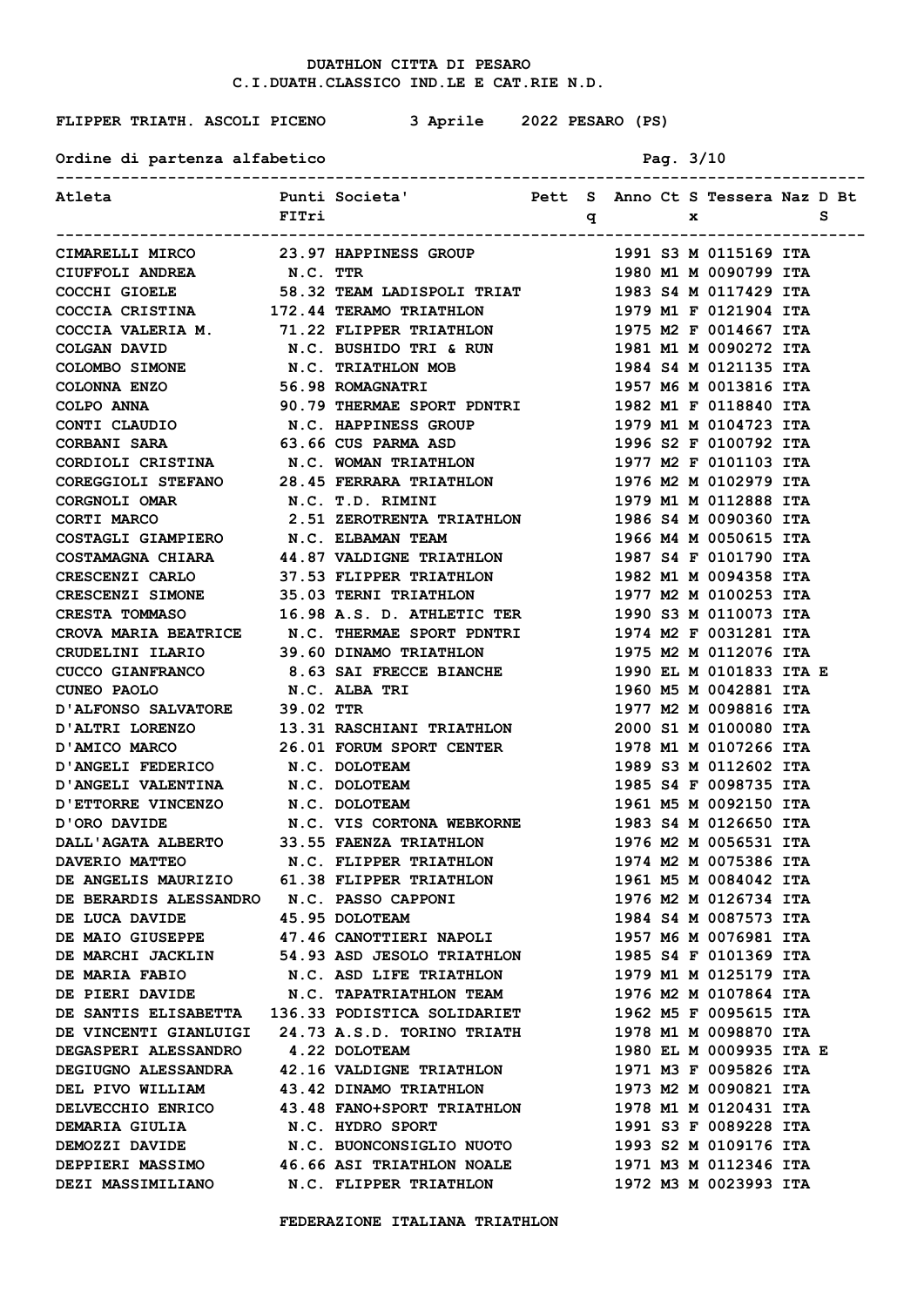**FLIPPER TRIATH. ASCOLI PICENO 3 Aprile 2022 PESARO (PS)**

Ordine di partenza alfabetico **Pag. 4/10** 

| Atleta                                                                                                                                                                                                                               |            | Punti Societa'                       Pett  S   Anno Ct S Tessera Naz D Bt |   |  |   |                       |   |  |
|--------------------------------------------------------------------------------------------------------------------------------------------------------------------------------------------------------------------------------------|------------|---------------------------------------------------------------------------|---|--|---|-----------------------|---|--|
|                                                                                                                                                                                                                                      | FITri      |                                                                           | q |  | x |                       | s |  |
|                                                                                                                                                                                                                                      |            |                                                                           |   |  |   |                       |   |  |
| DI CARMINE GIANLUIGI M.C. MAIELLA TRIATHLON                                                                                                                                                                                          |            |                                                                           |   |  |   | 1964 M4 M 0098835 ITA |   |  |
| DI DOMENICO LUCIANO N.C. ASD TRICOOL GIULIANO 1964 M4 M 0121236 ITA                                                                                                                                                                  |            |                                                                           |   |  |   |                       |   |  |
| DI GENNARO NORMANNO 42.75 TERAMO TRIATHLON                                                                                                                                                                                           |            |                                                                           |   |  |   | 1950 M7 M 0061621 ITA |   |  |
|                                                                                                                                                                                                                                      |            |                                                                           |   |  |   |                       |   |  |
|                                                                                                                                                                                                                                      |            |                                                                           |   |  |   |                       |   |  |
| DRINGOLI LUCA<br>DRUDI MARCO M.C. EMPOLI TRIATHLON<br>N.C. DINAMO TRIATHLON                                                                                                                                                          |            |                                                                           |   |  |   | 1964 M4 M 0084808 ITA |   |  |
|                                                                                                                                                                                                                                      |            |                                                                           |   |  |   | 1979 M1 M 0101344 ITA |   |  |
|                                                                                                                                                                                                                                      |            |                                                                           |   |  |   | 1973 M2 M 0075883 ITA |   |  |
|                                                                                                                                                                                                                                      |            |                                                                           |   |  |   | 1998 S1 M 0111340 ITA |   |  |
| EVANGELISTI MARCO 33.81 FERRARA TRIATHLON                                                                                                                                                                                            |            |                                                                           |   |  |   | 1973 M2 M 0111836 ITA |   |  |
| <b>FABBRONI ENRICO</b>                                                                                                                                                                                                               |            | N.C. FANO+SPORT TRIATHLON                                                 |   |  |   | 1985 S4 M 0107510 ITA |   |  |
| <b>FADIGATI EMILIO</b>                                                                                                                                                                                                               |            | N.C. TRI RACE ROCK TEAM                                                   |   |  |   | 1969 M3 M 0118602 ITA |   |  |
| FALCONIERI DILETTA 86.26 VTT                                                                                                                                                                                                         |            |                                                                           |   |  |   | 1987 S4 F 0116441 ITA |   |  |
| FANIGLIULO EMANUELE 54.34 A.S.D. FOLIGNO TRIAT                                                                                                                                                                                       |            |                                                                           |   |  |   | 1962 M5 M 0116853 ITA |   |  |
| <b>FANTINI FABIO</b>                                                                                                                                                                                                                 | N.C. V-TRI |                                                                           |   |  |   | 1980 M1 M 0117283 ITA |   |  |
| FARACO EMANUELE 5.29 TERRA DELLO SPORT                                                                                                                                                                                               |            |                                                                           |   |  |   | 1991 S3 M 0068875 ITA |   |  |
| FARINELLI SIMONE N.C. FLIPPER TRIATHLON                                                                                                                                                                                              |            |                                                                           |   |  |   | 1971 M3 M 0127716 ITA |   |  |
| FATTORI CRISTINA N.C. ROMAGNATRI                                                                                                                                                                                                     |            |                                                                           |   |  |   | 1967 M4 F 0095555 ITA |   |  |
| FAVERSANI MARCO 23.13 RASCHIANI TRIATHLON                                                                                                                                                                                            |            |                                                                           |   |  |   | 2001 S1 M 0088143 ITA |   |  |
| FELICISSIMO MASSIMO N.C. FLIPPER TRIATHLON                                                                                                                                                                                           |            |                                                                           |   |  |   | 1971 M3 M 0113021 ITA |   |  |
| FELLI ROBERTO M.C. BUSTO ARSIZIO A.R.C. 1984 S4 M 0057392 ITA                                                                                                                                                                        |            |                                                                           |   |  |   |                       |   |  |
| FELTRE GIACOMO N.C. TRI ALTO ADIGE                                                                                                                                                                                                   |            |                                                                           |   |  |   | 1974 M2 M 0095181 ITA |   |  |
| FERIOZZI FEDERICO N.C. FLIPPER TRIATHLON                                                                                                                                                                                             |            |                                                                           |   |  |   | 1994 S2 M 0127765 ITA |   |  |
| FERRARESI CRISTIANO 20.13 CUS FERRARA                                                                                                                                                                                                |            |                                                                           |   |  |   | 1971 M3 M 0100829 ITA |   |  |
| FERRARI PIETRO N.C. DINAMO TRIATHLON                                                                                                                                                                                                 |            |                                                                           |   |  |   | 1981 M1 M 0105085 ITA |   |  |
| FERRI FABRIZIO 33.30 TEAM LADISPOLI TRIAT 1975 M2 M 0077080 ITA                                                                                                                                                                      |            |                                                                           |   |  |   |                       |   |  |
| FIORI PAOLO N.C. THE HURRICANE S.S.D. 1977 M2 M 0092540 ITA                                                                                                                                                                          |            |                                                                           |   |  |   |                       |   |  |
| FIORINI SIMONA 52.22 RASCHIANI TRIATHLON                                                                                                                                                                                             |            |                                                                           |   |  |   | 1997 S2 F 0078377 ITA |   |  |
| FONTANA MATTEO 1.18 CUS PROPATRIA MILANO 1992 EL M 0076349 ITA E                                                                                                                                                                     |            |                                                                           |   |  |   |                       |   |  |
| FONTANA NICOLO' 9.82 VALDIGNE TRIATHLON                                                                                                                                                                                              |            |                                                                           |   |  |   | 1999 S1 M 0084868 ITA |   |  |
| FONTANA NICOLO<br>FONTANOT FRANCESCO M.C. TTR<br>FOPPOLO PIETRO 7.51 RASCHIANI TRIATHLON                                                                                                                                             |            |                                                                           |   |  |   | 1968 M3 M 0081891 ITA |   |  |
|                                                                                                                                                                                                                                      |            |                                                                           |   |  |   | 1992 S3 M 0093018 ITA |   |  |
| FRACASSI ANTONIO N.C. T.D. RIMINI                                                                                                                                                                                                    |            |                                                                           |   |  |   | 1971 M3 M 0118744 ITA |   |  |
| FRATTINI ALBERTO 35.46 FAENZA TRIATHLON                                                                                                                                                                                              |            |                                                                           |   |  |   | 1965 M4 M 0037153 ITA |   |  |
|                                                                                                                                                                                                                                      |            |                                                                           |   |  |   |                       |   |  |
| FRIGERIO FEDERICA 6.64 VENUS TRIATHLON 1998 S1 F 0113113 ITA<br>FRONZA MARCO 18.35 BUONCONSIGLIO NUOTO 1968 M3 M 0084349 ITA<br>FUSARO FILIPPO 16.24 A.S.D. FOLIGNO TRIAT 1993 S2 M 0116693 ITA<br>GAGGIOLI PAOLA N.C. TTS 1965 M4 F |            |                                                                           |   |  |   |                       |   |  |
|                                                                                                                                                                                                                                      |            |                                                                           |   |  |   |                       |   |  |
|                                                                                                                                                                                                                                      |            |                                                                           |   |  |   |                       |   |  |
| GAIANI MASSIMILIANO BR 29.29 VENUS TRIATHLON                                                                                                                                                                                         |            |                                                                           |   |  |   | 1976 M2 M 0090423 ITA |   |  |
| GALEAZZI ALESSANDRO N.C. PODISTICA SOLIDARIET                                                                                                                                                                                        |            |                                                                           |   |  |   | 1963 M4 M 0083180 ITA |   |  |
| GALLAZZI PAOLO 31.75 T.D. RIMINI                                                                                                                                                                                                     |            |                                                                           |   |  |   | 1968 M3 M 0042887 ITA |   |  |
| GALUPPO RUGGERO N.C. ASI TRIATHLON NOALE                                                                                                                                                                                             |            |                                                                           |   |  |   | 1965 M4 M 0119877 ITA |   |  |
| GAMBITTA DANIELE 5.47 MAGMA TEAM                                                                                                                                                                                                     |            |                                                                           |   |  |   | 2002 S1 M 0099837 ITA |   |  |
| GANDINI GLORIA 123.78 TRIIRON                                                                                                                                                                                                        |            |                                                                           |   |  |   | 1960 M5 F 0085024 ITA |   |  |
| GARBARINO MARTINA 21.18 A.S. VIRTUS                                                                                                                                                                                                  |            |                                                                           |   |  |   | 1998 S1 F 0100995 ITA |   |  |
| GARZONI ETTORE 38.46 FERALPI TRIATHLON 1959 M5 M 0016663 ITA                                                                                                                                                                         |            |                                                                           |   |  |   |                       |   |  |
| GASPARETTI FRANCESCO N.C. FLIPPER TRIATHLON 1975 M2 M 0127803 ITA                                                                                                                                                                    |            |                                                                           |   |  |   |                       |   |  |
| GASPERONI EMMANUEL N.C. SMR TRIATHLON                                                                                                                                                                                                |            |                                                                           |   |  |   | 1977 M2 M 0113319 ITA |   |  |
| GENNARELLI ACHILLE N.C. TRITALY ASD                                                                                                                                                                                                  |            |                                                                           |   |  |   | 1973 M2 M 0095705 ITA |   |  |
| GENNESI ALESSANDRO 17.80 POLISPORTIVA LOSA                                                                                                                                                                                           |            |                                                                           |   |  |   | 1972 M3 M 0107582 ITA |   |  |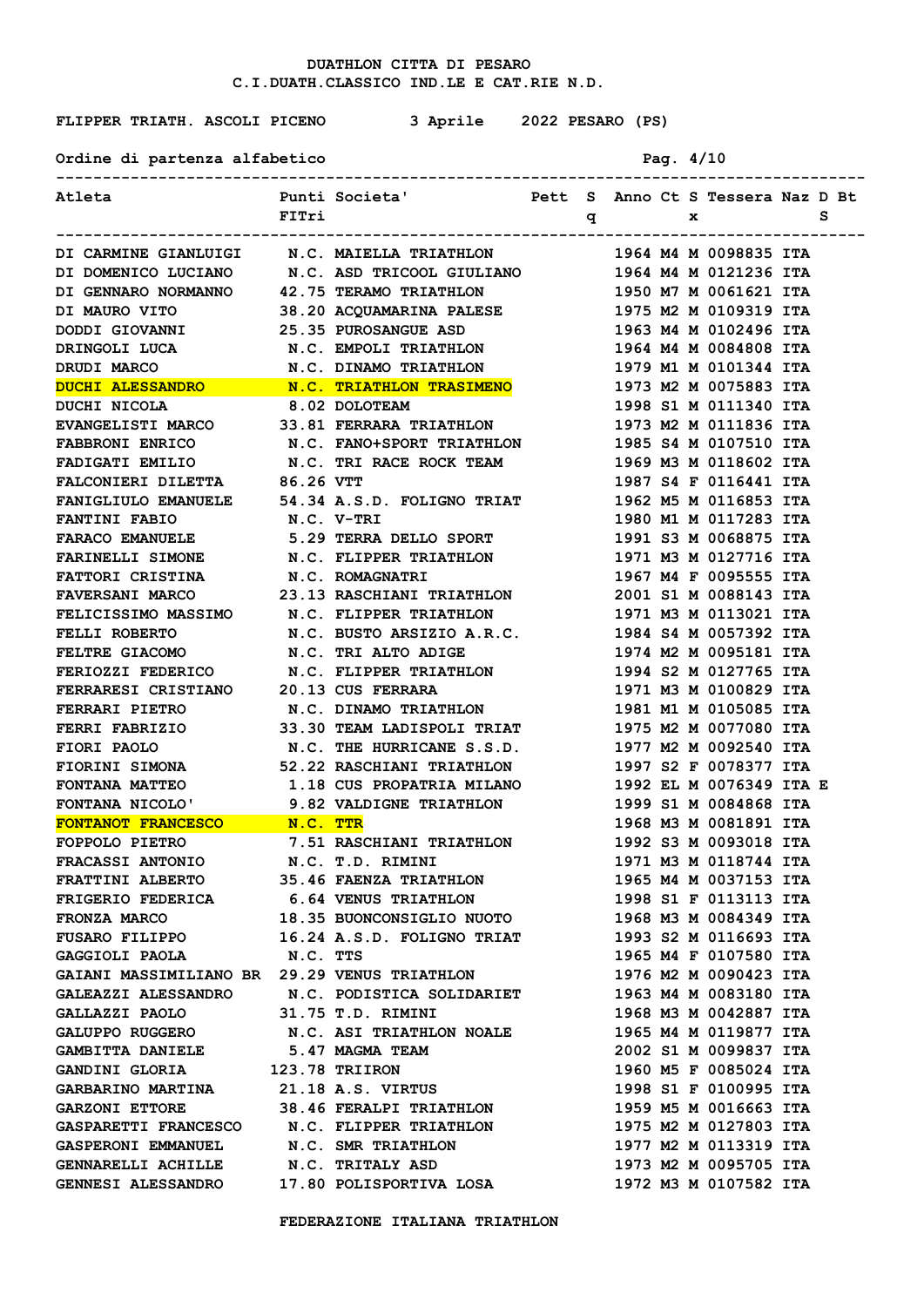**FLIPPER TRIATH. ASCOLI PICENO 3 Aprile 2022 PESARO (PS)**

|  | Ordine di partenza alfabetico | Pag. $5/10$ |  |
|--|-------------------------------|-------------|--|
|  |                               |             |  |

|                                                                                                                                                                                        | FITri International                         |  |  | <b>d</b> a set of $\mathbf{x}$                 |  |
|----------------------------------------------------------------------------------------------------------------------------------------------------------------------------------------|---------------------------------------------|--|--|------------------------------------------------|--|
|                                                                                                                                                                                        |                                             |  |  |                                                |  |
| GHELLI FEDERICO 13.00 CUS PROPATRIA MILANO 1991 S3 M 0113867 ITA                                                                                                                       |                                             |  |  |                                                |  |
| GHILARDI FABRIZIO<br>GIACOMELLI FLAVIO N.C. VALDIGNE TRIATHLON<br>GIACOMELLI FLAVIO N.C. ENERGIA<br>GIAMMONA INDACO LUCA A 13.69 MAGMA TEAM<br>CIAMMONA INDACO LUCA A 13.69 MAGMA TEAM |                                             |  |  | 1967 M4 M 0107427 ITA                          |  |
|                                                                                                                                                                                        |                                             |  |  | 1981 M1 M 0119799 ITA                          |  |
|                                                                                                                                                                                        |                                             |  |  | 1991 S3 M 0090338 ITA                          |  |
| GILARDI GUGLIELMO 13.46 RASCHIANI TRIATHLON 2002 S1 M 0095323 ITA                                                                                                                      |                                             |  |  |                                                |  |
| GILIOLI SAMUELE SILLA 20.50 T.D. RIMINI                                                                                                                                                |                                             |  |  | 1995 S2 M 0096432 ITA                          |  |
| GIORGIO EMILIO N.C. ASD JANULA SPORT 2002 S1 M 0106986 ITA                                                                                                                             |                                             |  |  |                                                |  |
| GIOVAGNOLI GIANPAOLO 28.63 FLIPPER TRIATHLON 1973 M2 M 0065227 ITA                                                                                                                     |                                             |  |  |                                                |  |
| GISMONDI FEDERICA N.C. DOLOTEAM                                                                                                                                                        |                                             |  |  | 1983 S4 F 0019912 ITA                          |  |
| GIULIETTI ANDREA 36.96 CANDIA TRIATHLON 1991 S3 M 0125457 ITA                                                                                                                          |                                             |  |  |                                                |  |
| GIUNTA FEDERICO 53.22 CUS PROPATRIA MILANO 1991 S3 M 0042418 ITA                                                                                                                       |                                             |  |  |                                                |  |
| GRENTI EMANUELE 8.88 CUS PARMA ASD                                                                                                                                                     |                                             |  |  | 1995 S2 M 0073361 ITA                          |  |
| GRIBI LOTFI 14.32 TRIIRON                                                                                                                                                              |                                             |  |  | 1989 S3 M 0120030 ITA                          |  |
| GRILLI STEFANO N.C. ASD TRICOOL GIULIANO 1966 M4 M 0108489 ITA                                                                                                                         |                                             |  |  |                                                |  |
| GRIMALDI GABRIELE 9.04 MAGMA TEAM                                                                                                                                                      |                                             |  |  | 1996 S2 M 0088690 ITA<br>1973 M2 F 0093791 ITA |  |
| GRIMALDI SIMONA MARIA 144.34 MAGMA TEAM                                                                                                                                                |                                             |  |  |                                                |  |
| GRISONI EVA $42.30$ LYKOS TRIATHLON TEAM $1977$ M2 F 0116138 ITA                                                                                                                       |                                             |  |  |                                                |  |
| GUAGLIATA SERENA N.C. CUS FERRARA                                                                                                                                                      |                                             |  |  | 1973 M2 F 0100827 ITA                          |  |
| <b>GUERRA ALICE</b>                                                                                                                                                                    | N.C. DINAMO TRIATHLON 1988 S3 F 0112387 ITA |  |  |                                                |  |
|                                                                                                                                                                                        |                                             |  |  |                                                |  |
| <b>HASCA CONSTANTIN</b> N.C. F.I.TRI.                                                                                                                                                  |                                             |  |  | 1983 S4 M SENZA ITA                            |  |
|                                                                                                                                                                                        |                                             |  |  |                                                |  |
| TACUCCI DILETTA MARIE 198.79 HAPPINESS GROUP<br>TANNONE MASSIMO 73.52 RUNNERS SALO' 1973 M2 M 0114404 ITA<br>TNCAINI RICCARDO 22.80 SBR 3ATHLON 1988 S3 M 0093876 ITA                  |                                             |  |  |                                                |  |
| INCAINI RICCARDO                                                                                                                                                                       | 22.80 SBR 3ATHLON                           |  |  | 1988 S3 M 0093876 ITA                          |  |
| INVERNI ALESSANDRO 22.29 A.S.D. FOLIGNO TRIAT                                                                                                                                          |                                             |  |  | 1991 S3 M 0123596 ITA                          |  |
| <b>TOVINO CRISTIAN N.C. LBM SPORT TEAM<br/> LA PASTA RAFFAELE 50.58 UNICUSANO POSILLIPO<br/> LA SALANDRA ANTHONY AL 22.27 SBR 3ATHLON</b>                                              |                                             |  |  | 1976 M2 M 0113478 ITA                          |  |
|                                                                                                                                                                                        |                                             |  |  | 1976 M2 M 0070283 ITA                          |  |
|                                                                                                                                                                                        |                                             |  |  | 1984 S4 M 0057308 ITA                          |  |
| LAMBERTINI ALESSANDRO N.C. DINAMO TRIATHLON                                                                                                                                            |                                             |  |  | 1973 M2 M 0126310 ITA                          |  |
| LAMPA GIORGIO                                                                                                                                                                          | 11.98 CIVITANOVA TRIATHLON                  |  |  | 1991 S3 M 0108550 ITA                          |  |
| LANARI GIAN LUCA N.C. PESARO TRIATHLON                                                                                                                                                 |                                             |  |  | 1971 M3 M 0086811 ITA                          |  |
| LANNI ANTONIO N.C. ASD JANULA SPORT                                                                                                                                                    |                                             |  |  | 1949 M7 M 0001681 ITA                          |  |
| LANTERNA LUCIO N.C. CUS PROPATRIA MILANO                                                                                                                                               |                                             |  |  | 1970 M3 M 0091938 ITA                          |  |
| LEONI SIMONE 40.97 CENTRO NUOTOMACERATA                                                                                                                                                |                                             |  |  | 1970 M3 M 0103157 ITA                          |  |
| LIBANORA LUCA 38.82 A3                                                                                                                                                                 |                                             |  |  | 1962 M5 M 0055731 ITA                          |  |
| LIGUORI ROBERTA N.C. T.D. RIMINI                                                                                                                                                       |                                             |  |  | 1973 M2 F 0090806 ITA                          |  |
| LO FARO DOMENICO 16.13 MAGMA TEAM                                                                                                                                                      |                                             |  |  | 1968 M3 M 0024857 ITA                          |  |
| LODDE LUCA 62.63 HAPPINESS GROUP                                                                                                                                                       |                                             |  |  | 1983 S4 M 0105054 ITA                          |  |
| LOI FRANCESCA N.C. TRITALY ASD                                                                                                                                                         |                                             |  |  | 1988 S3 F 0124736 ITA                          |  |
| LOMBARDI STEFANO 3.28 VENUS TRIATHLON                                                                                                                                                  |                                             |  |  | 1997 S2 M 0115852 ITA                          |  |
| LOSS LORENZO 29.92 VIS CORTONA WEBKORNE                                                                                                                                                |                                             |  |  | 1971 M3 M 0062146 ITA                          |  |
| LUCIANI STEFANO N.C. SPORTEGO TEAM                                                                                                                                                     |                                             |  |  | 1977 M2 M 0027657 ITA                          |  |
| LUCONI ROBERTO N.C. HAPPINESS GROUP                                                                                                                                                    |                                             |  |  | 1964 M4 M 0097504 ITA                          |  |
| LUNARDINI MARCELLO 34.26 T.T. RACE ASD<br>LUNEDEI DAVIDE N.C. T.D. RIMINI                                                                                                              |                                             |  |  | 1980 M1 M 0099854 ITA                          |  |
|                                                                                                                                                                                        |                                             |  |  | 1982 M1 M 0126943 ITA                          |  |
| LUPPI DANIELE 35.93 MODENA TRIATHLON                                                                                                                                                   |                                             |  |  | 1971 M3 M 0076910 ITA                          |  |
| MAFFUCCI MARCO GIUSEPP 32.39 TRI TEAM BRIANZA                                                                                                                                          |                                             |  |  | 1984 S4 M 0114946 ITA                          |  |
| MALAGOLI NICHOLAS 25.47 SPORTINGCLUBSASSUOLO                                                                                                                                           |                                             |  |  | 1992 S3 M 0119553 ITA                          |  |
| MALERBA ALFREDO ANDREA 36.16 MAGMA TEAM                                                                                                                                                |                                             |  |  | 1978 M1 M 0107340 ITA                          |  |
| MANCINI MARCO                                                                                                                                                                          | N.C. HAPPINESS GROUP                        |  |  | 1981 M1 M 0117654 ITA                          |  |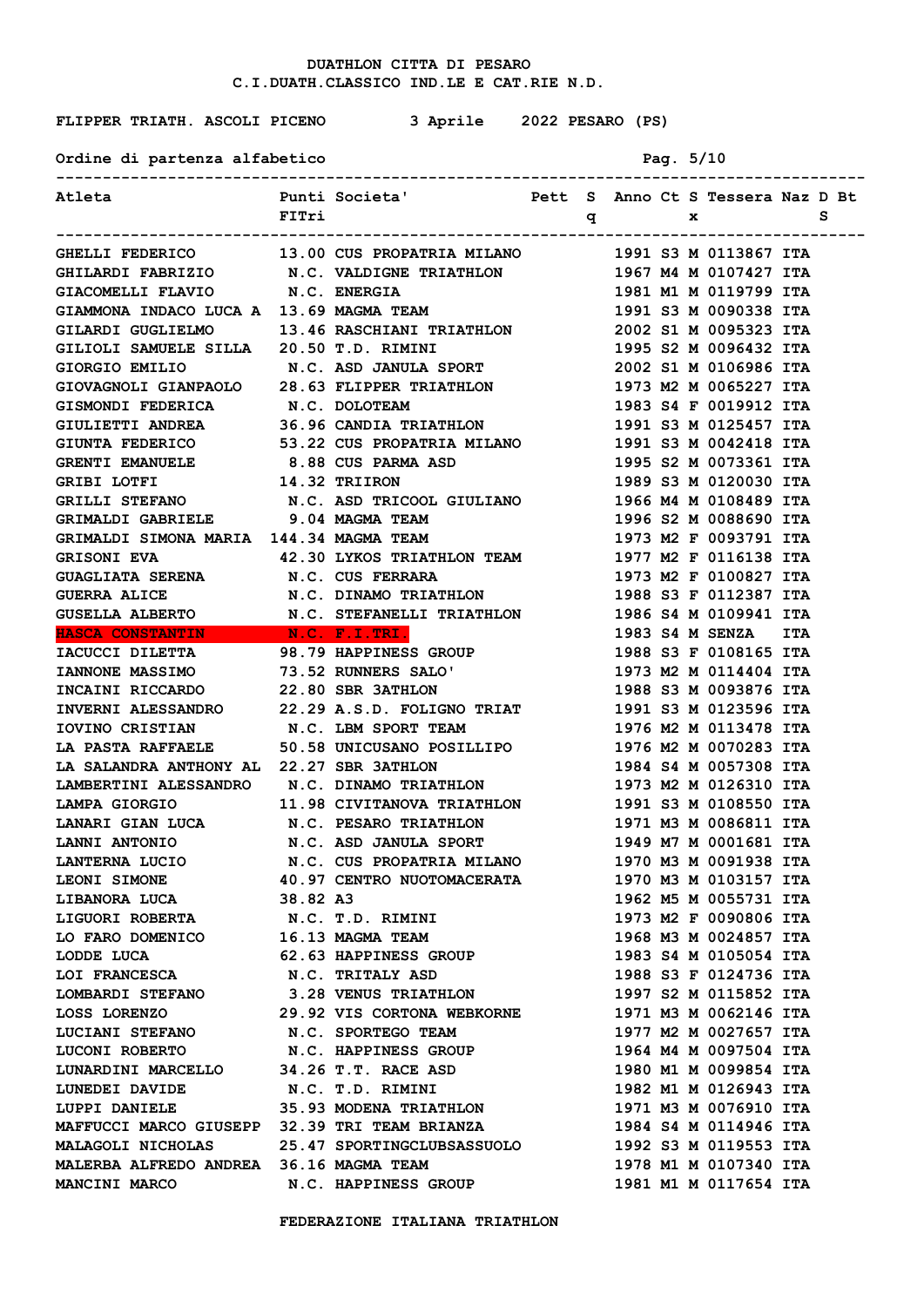**FLIPPER TRIATH. ASCOLI PICENO 3 Aprile 2022 PESARO (PS)**

Ordine di partenza alfabetico **Pag. 6/10** 

| Atleta <b>1888</b> Punti Societa' Pett S Anno Ct S Tessera Naz D Bt                                      |       |                                                 |              |  |   |                         |   |  |
|----------------------------------------------------------------------------------------------------------|-------|-------------------------------------------------|--------------|--|---|-------------------------|---|--|
|                                                                                                          | FITri |                                                 | $\mathbf{q}$ |  | x |                         | s |  |
|                                                                                                          |       |                                                 |              |  |   |                         |   |  |
| MANCINI MICHAEL N.C. DINAMO TRIATHLON                                                                    |       |                                                 |              |  |   | 1996 S2 M 0085384 ITA   |   |  |
| MANDOLINI FEDERICO 20.52 DINAMO TRIATHLON 1981 M1 M 0102935 ITA                                          |       |                                                 |              |  |   |                         |   |  |
| MANGIAROTTI MARCO N.C. TRIATHLON CREMONA ST 1975 M2 M 0050479 ITA                                        |       |                                                 |              |  |   |                         |   |  |
| MANZO DANIELE M.C. TEAM LADISPOLI TRIAT 1962 M5 M 0081906 ITA                                            |       |                                                 |              |  |   |                         |   |  |
| MARANO FABIO 40.58 A.S.D. FOLIGNO TRIAT 1976 M2 M 0104369 ITA                                            |       |                                                 |              |  |   |                         |   |  |
| MARCHELLI MICHELE 13.89 CUS PROPATRIA MILANO 1995 S2 M 0112390 ITA                                       |       |                                                 |              |  |   |                         |   |  |
| MARCHETTI LORENZO 35.67 FIRENZE TRI                                                                      |       |                                                 |              |  |   | 1976 M2 M 0104307 ITA   |   |  |
|                                                                                                          |       |                                                 |              |  |   | 1985 S4 M 0127076 ITA   |   |  |
| MARETTI PIERO                 N.C. FAENZA TRIATHLON<br>MARRA ALESSANDRO               N.C. TRI EVOLUTION |       |                                                 |              |  |   | 1971 M3 M 0086834 ITA   |   |  |
| <b>MARTELLA FEDERICO</b>                                                                                 |       | N.C. PODISTICA SOLIDARIET 1996 S2 M 0121067 ITA |              |  |   |                         |   |  |
| <b>MARTINI DAVIDE</b>                                                                                    |       | 30.07 SAI FRECCE BIANCHE                        |              |  |   | 1999 S1 M 0112086 ITA   |   |  |
| <b>MASIN RUGGERO</b>                                                                                     |       | N.C. PADOVA TRIATHLON                           |              |  |   | 1967 М4 М 0091166 ІТА   |   |  |
| MATARESE GIOVANNI                                                                                        |       | N.C. OVERCOME ASD                               |              |  |   | 1988 S3 M 0117554 ITA   |   |  |
| <b>MAZZANTE VALTER</b>                                                                                   |       | 59.97 CIVITANOVA TRIATHLON                      |              |  |   | 1954 M6 M 0104437 ITA   |   |  |
|                                                                                                          |       |                                                 |              |  |   | 2000 S1 M 0115601 ITA   |   |  |
| MAZZUCCO EDOARDO 8.77 SAI FRECCE BIANCHE<br>MELDOLI ELENA 32.07 CESENA TRIATHLON                         |       |                                                 |              |  |   | 1973 M2 F 0092591 ITA   |   |  |
| MENCARELLI MICHELE N.C. HAPPINESS GROUP                                                                  |       |                                                 |              |  |   | 1979 M1 M 0104070 ITA   |   |  |
|                                                                                                          |       |                                                 |              |  |   | 1975 M2 M 0112844 ITA   |   |  |
| MENGUCCI CARLO M.C. DINAMO TRIATHLON<br>MENICHINI GABRIELE 23.33 TERNI TRIATHLON                         |       |                                                 |              |  |   | 1989 S3 M 0096842 ITA   |   |  |
| MENONNA MARCO 22.56 VIS CORTONA WEBKORNE                                                                 |       |                                                 |              |  |   | 1985 S4 M 0124257 ITA   |   |  |
| MERCI ALBERTO N.C. CESENA TRIATHLON                                                                      |       |                                                 |              |  |   | 1970 M3 M 0111792 ITA   |   |  |
| MERCURI CRISTINA 47.76 A.S.D. FOLIGNO TRIAT 1980 M1 F 0112178 ITA                                        |       |                                                 |              |  |   |                         |   |  |
| MEZZETTI ALESSIO 19.58 MAGMA TEAM                                                                        |       |                                                 |              |  |   | 1978 M1 M 0085203 ITA   |   |  |
| <b>MICUCCI MARIO</b>                                                                                     |       | N.C. HAPPINESS GROUP                            |              |  |   | 1982 M1 M 0123963 ITA   |   |  |
| MIORI ALBERTA 19.97 BUONCONSIGLIO NUOTO 1991 S3 F 0107445 ITA                                            |       |                                                 |              |  |   |                         |   |  |
| MISSON NICOLA N.C. ASD TRIATHLON LIGNAN 1990 S3 M 0126816 ITA                                            |       |                                                 |              |  |   |                         |   |  |
| MITTIGA STEFANIA M.C. MOLINARI TRI COMO 1971 M3 F 0119092 ITA                                            |       |                                                 |              |  |   |                         |   |  |
|                                                                                                          |       |                                                 |              |  |   |                         |   |  |
|                                                                                                          |       |                                                 |              |  |   |                         |   |  |
| MONETA STEFANIA GRAZIA N.C. BUSTO ARSIZIO A.R.C. 1964 M4 F 0036213 ITA                                   |       |                                                 |              |  |   |                         |   |  |
| MONTALTI MICHELE N.C. CESENA TRIATHLON 1979 M1 M 0107530 ITA                                             |       |                                                 |              |  |   |                         |   |  |
| MONTANARI EMANUELA N.C. FLIPPER TRIATHLON                                                                |       |                                                 |              |  |   | 1980 M1 F 0030163 ITA   |   |  |
| MONTEMAGGI NICHOLAS N.C. FLIPPER TRIATHLON                                                               |       |                                                 |              |  |   | 1987 S4 M 0108208 ITA   |   |  |
| MORELLATO ALESSIO N.C. A3                                                                                |       |                                                 |              |  |   | 1981 M1 M 0064504 ITA   |   |  |
| <b>MORESCHI PAOLO</b>                                                                                    |       | N.C. DINAMO TRIATHLON                           |              |  |   | 1978 M1 M 0090827 ITA   |   |  |
| MORETTI GIUSEPPE 36.03 TERNI TRIATHLON                                                                   |       |                                                 |              |  |   | 1977 M2 M 0092726 ITA   |   |  |
| MORSINI MICHELA N.C. TTS                                                                                 |       |                                                 |              |  |   | 1979 M1 F 0112085 ITA   |   |  |
| MOSCONI GIANMARCO 27.59 CESENA TRIATHLON                                                                 |       |                                                 |              |  |   | 1971 M3 M 0055272 ITA   |   |  |
| MUNERONI SIRIO                                                                                           |       | N.C. TEAM LADISPOLI TRIAT 1990 S3 M 0118401 ITA |              |  |   |                         |   |  |
| MURATORI MASSIMILIANO 34.31 SPORTINGCLUBSASSUOLO                                                         |       |                                                 |              |  |   | 1992 S3 M 0114275 ITA   |   |  |
|                                                                                                          |       |                                                 |              |  |   | 1962 M5 M 0040703 ITA   |   |  |
|                                                                                                          |       |                                                 |              |  |   | 2000 S1 F 0090428 ITA   |   |  |
| <b>NECCIA MIRCO</b>                                                                                      |       | 35.36 DOLOTEAM                                  |              |  |   | 1992 S3 M 0120788 ITA   |   |  |
| NEGOZIO ROBERTO N.C. BUSHIDO TRI & RUN                                                                   |       |                                                 |              |  |   | 1970 M3 M 0123053 ITA   |   |  |
| NICOLARDI FRANCESCO FL 13.81 RASCHIANI TRIATHLON                                                         |       |                                                 |              |  |   | 1993 S2 M 0063305 ITA   |   |  |
| NITTI DARIO 37.04 VALDIGNE TRIATHLON                                                                     |       |                                                 |              |  |   | 1973 M2 M 0116298 ITA   |   |  |
| NOLFO GAETANO                            N.C. TEAM LADISPOLI TRIAT                 1981 M1 M 0100323 ITA |       |                                                 |              |  |   |                         |   |  |
| NOTARNICOLA GIUSEPPE N.C. TERAMO TRIATHLON                                                               |       |                                                 |              |  |   | 1975 M2 M 0117821 ITA   |   |  |
| NOVENTA VALENTINA N.C. PADOVA TRIATHLON                                                                  |       |                                                 |              |  |   | 1979 M1 F 0107334 ITA   |   |  |
| OBRENO THIJS VALERE N.C. MANTOVA TRIATHLON                                                               |       |                                                 |              |  |   | 1987 S4 M 0126622 BEL S |   |  |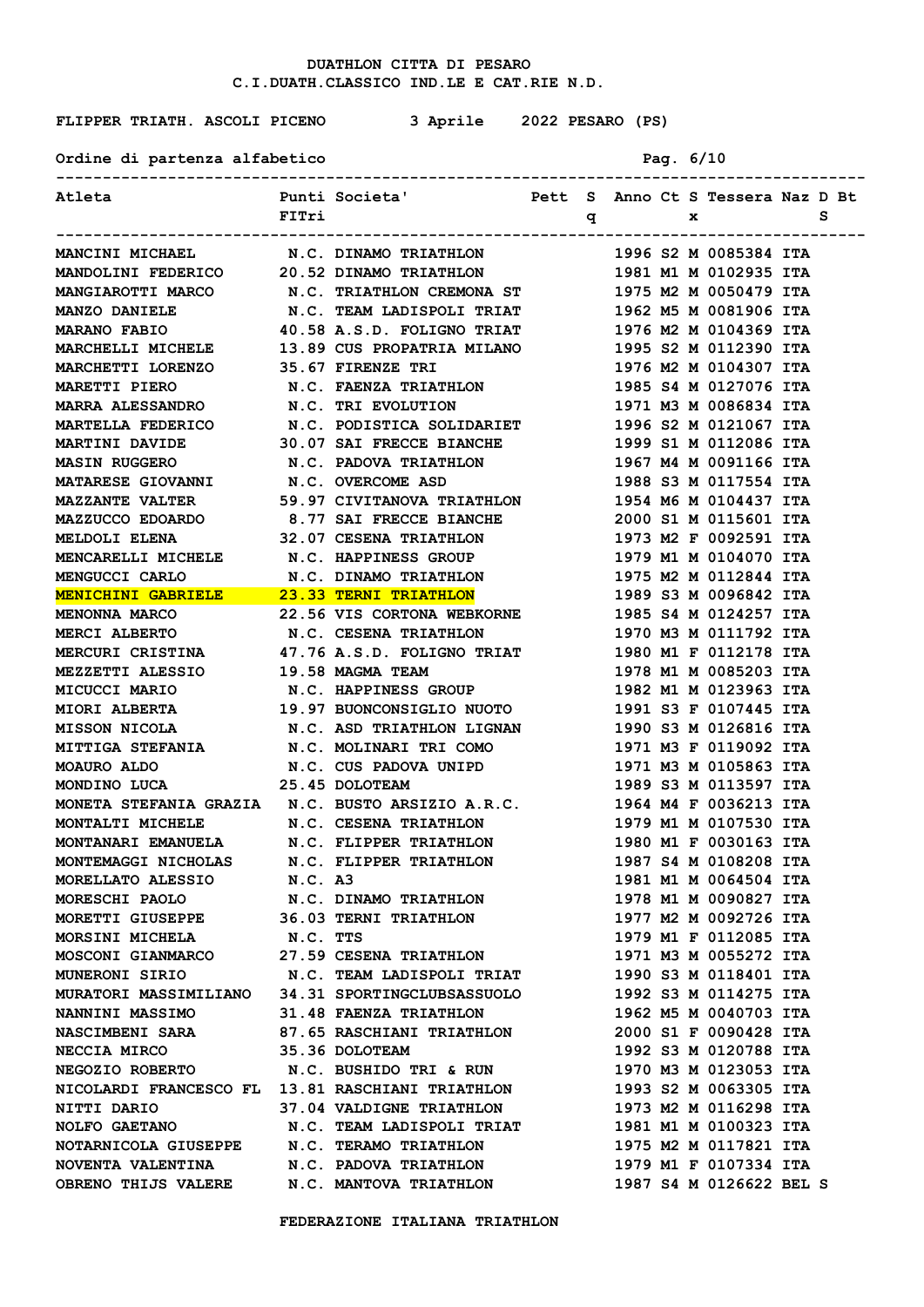**FLIPPER TRIATH. ASCOLI PICENO 3 Aprile 2022 PESARO (PS)**

Ordine di partenza alfabetico **Pag. 7/10** 

| Atleta                                                                                                                                                                                                                                 |       | Punti Societa' Nett S Anno Ct S Tessera Naz D Bt              |              |  |              |                                                |   |  |
|----------------------------------------------------------------------------------------------------------------------------------------------------------------------------------------------------------------------------------------|-------|---------------------------------------------------------------|--------------|--|--------------|------------------------------------------------|---|--|
|                                                                                                                                                                                                                                        | FITri |                                                               | $\mathbf{q}$ |  | $\mathbf{x}$ |                                                | s |  |
| ODALDI VALENTINA N.C. DOLOTEAM                                                                                                                                                                                                         |       | ----------------------                                        |              |  |              | 1987 S4 F 0100793 ITA                          |   |  |
| OPPIOLI DAVIDE N.C. TTR                                                                                                                                                                                                                |       |                                                               |              |  |              | 1977 M2 M 0102258 ITA                          |   |  |
| ORTOLANI MICHELE 54.75 HAPPINESS GROUP                                                                                                                                                                                                 |       |                                                               |              |  |              | 1988 S3 M 0119873 ITA                          |   |  |
| PACINI DIMITRI                                                                                                                                                                                                                         |       | N.C. PESARO TRIATHLON                                         |              |  |              | 1971 M3 M 0101358 ITA                          |   |  |
| PACINI GIULIO                                                                                                                                                                                                                          |       | 59.42 DINAMO TRIATHLON                                        |              |  |              | 2000 S1 M 0119564 ITA                          |   |  |
| 93.42 DINAMO TRIATHLON<br>PACINI ROBERTO 25.08 T.D. RIMINI<br>PACINI VERONICA N.C. CESENA FRECENCE                                                                                                                                     |       |                                                               |              |  |              | 1965 M4 M 0080352 ITA                          |   |  |
|                                                                                                                                                                                                                                        |       |                                                               |              |  |              |                                                |   |  |
| PAGANELLI ANDREA                                                                                                                                                                                                                       |       | N.C. CESENA TRIATHLON<br>N.C. T.D. RIMINI<br>N.C. T.D. RIMINI |              |  |              | 1975 M2 F 0121613 ITA<br>1970 M3 M 0031797 ITA |   |  |
| PAGANELLI LORENZO N.C. FLIPPER TRIATHLON                                                                                                                                                                                               |       |                                                               |              |  |              |                                                |   |  |
| PALADINI CLAUDIA CARME 78.98 THERMAE SPORT PDNTRI                                                                                                                                                                                      |       |                                                               |              |  |              | 1993 S2 M 0113713 ITA<br>2001 S1 F 0076851 ITA |   |  |
|                                                                                                                                                                                                                                        |       |                                                               |              |  |              | 1982 M1 M 0110705 ITA                          |   |  |
| PALLOCCHINI FRANCO 59.76 CENTRO NUOTOMACERATA                                                                                                                                                                                          |       |                                                               |              |  |              | 2000 S1 M 0100365 ITA                          |   |  |
| PANCIROLI LUCA 30.45 CUS PARMA ASD<br>PANE MASSIMILIANO N.C. ERMES CAMPANIA                                                                                                                                                            |       |                                                               |              |  |              | 1974 M2 M 0127196 ITA                          |   |  |
|                                                                                                                                                                                                                                        |       |                                                               |              |  |              |                                                |   |  |
| PANICCIA DANILO N.C. UDINE TRIATHLON 1975 M2 M 0024691 ITA<br>PANTALEONE TONY MICHEL 41.53 FLIPPER TRIATHLON                                                                                                                           |       |                                                               |              |  |              |                                                |   |  |
|                                                                                                                                                                                                                                        |       |                                                               |              |  |              | 1971 M3 M 0103103 ITA                          |   |  |
| PAOLETTI TOMMASO 4.71 CUS PROPATRIA MILANO 2001 S1 M 0094940 ITA                                                                                                                                                                       |       |                                                               |              |  |              |                                                |   |  |
| PAOLINI ANDREA N.C. DINAMO TRIATHLON 1999 S1 M 0109610 ITA                                                                                                                                                                             |       |                                                               |              |  |              |                                                |   |  |
| PAOLINI GABRIELE N.C. FLIPPER TRIATHLON 1971 M3 M 0102857 ITA                                                                                                                                                                          |       |                                                               |              |  |              |                                                |   |  |
| PAOLONI DANIELE 50.02 IMPOSSIBLE226 FORLI' 1961 M5 M 0121978 ITA                                                                                                                                                                       |       |                                                               |              |  |              |                                                |   |  |
| PAOLUCCI FILIPPO N.C. RUN RAN RUN T 1987 S4 M 0106812 ITA                                                                                                                                                                              |       |                                                               |              |  |              |                                                |   |  |
| PAPPERI DANILO 26.18 DINAMO TRIATHLON 1978 M1 M 0100241 ITA                                                                                                                                                                            |       |                                                               |              |  |              |                                                |   |  |
| PARADISI ANDREA N.C. MAIELLA TRIATHLON 1977 M2 M 0073726 ITA                                                                                                                                                                           |       |                                                               |              |  |              |                                                |   |  |
| PARADISO ALESSIO 62.53 RARI NANTES TORINO 1965 M4 M 0101987 ITA<br>PARI MARCO N.C. TTR                                                                                                                                                 |       |                                                               |              |  |              |                                                |   |  |
| PARLATO MARCO N.C. TRIATHLON CREMONA ST 1973 M2 M 0112756 ITA                                                                                                                                                                          |       |                                                               |              |  |              | 1983 S4 M 0110320 ITA                          |   |  |
| PASCALE SILVANO 39.66 UNICUSANO POSILLIPO 1968 M3 M 0083110 ITA                                                                                                                                                                        |       |                                                               |              |  |              |                                                |   |  |
|                                                                                                                                                                                                                                        |       |                                                               |              |  |              |                                                |   |  |
| PASQUALINI BRUNO 4.90 A.S.D. TORINO TRIATH 1973 M2 M 0044495 ITA                                                                                                                                                                       |       |                                                               |              |  |              |                                                |   |  |
|                                                                                                                                                                                                                                        |       |                                                               |              |  |              | 1978 M1 M 0122732 ITA                          |   |  |
|                                                                                                                                                                                                                                        |       |                                                               |              |  |              | 1978 M1 M 0055581 ITA                          |   |  |
|                                                                                                                                                                                                                                        |       |                                                               |              |  |              | 1970 M3 M 0114388 ITA                          |   |  |
| <b>PASTORE LORENZO</b>                                                                                                                                                                                                                 |       |                                                               |              |  |              | 1967 M4 M 0112107 ITA                          |   |  |
| PATRINICOLA GAIA<br><b>PAVESI ELENA 107.11 VENUS TRIATHLON</b>                                                                                                                                                                         |       | 24.11 A.S.D. FOLIGNO TRIAT<br>94.24 MAGMA TEAM                |              |  |              | 2001 S1 F 0102957 ITA                          |   |  |
| PAVESI ELENA 107.11 VERVO ANELESSEE PAVOLUCCI GIORGIO 79.59 T.D. RIMINI<br>PAVONE RICCARDO 10.98 MAGMA TEAM<br>PAZZAGLINI EUGENIO N.C. T.D. RIMINI<br>PELLOGIA GIANCARLO 51.74 FERALPI TRIATHLON<br>PELLOGIA GIANCARLO 51.74 FERALPI T |       |                                                               |              |  |              | 1975 M2 F 0092428 ITA                          |   |  |
|                                                                                                                                                                                                                                        |       |                                                               |              |  |              | 1951 M7 M 0002671 ITA                          |   |  |
|                                                                                                                                                                                                                                        |       |                                                               |              |  |              | 2002 S1 M 0114751 ITA                          |   |  |
|                                                                                                                                                                                                                                        |       |                                                               |              |  |              | 1961 M5 M 0127465 ITA                          |   |  |
| PELLOGIA GIANCARLO 51.74 FERALPI TRIATHLON 1957 M6 M 0033201 ITA<br>PERONCINI ELEONORA N.C. VALDIGNE TRIATHLON 1985 EL F 0076965 ITA E<br>PERRICCI VINCENZO 28.92 ACQUAMARINA PALESE 1979 M1 M 0125051 ITA<br>PERUGINI FARIO N.C. FR   |       |                                                               |              |  |              |                                                |   |  |
|                                                                                                                                                                                                                                        |       |                                                               |              |  |              |                                                |   |  |
|                                                                                                                                                                                                                                        |       |                                                               |              |  |              |                                                |   |  |
|                                                                                                                                                                                                                                        |       |                                                               |              |  |              |                                                |   |  |
|                                                                                                                                                                                                                                        |       |                                                               |              |  |              |                                                |   |  |
|                                                                                                                                                                                                                                        |       |                                                               |              |  |              |                                                |   |  |
| PICCALUGA GIUSEPPINA 81.38 TRIATHLON MOB 1979 M1 F 0112744 ITA<br>PIGNA CORRADO 53.03 ASD 3.4 FUN<br>PIGNA EVA 118.90 ASD 3.4 FUN 1988 S3 F 0085828 ITA                                                                                |       |                                                               |              |  |              |                                                |   |  |
|                                                                                                                                                                                                                                        |       |                                                               |              |  |              |                                                |   |  |
| PINA MARIA ENRICA 210.05 VALCAVALLINA TRIATHL 1961 M5 F 0103883 ITA                                                                                                                                                                    |       |                                                               |              |  |              |                                                |   |  |
| PIOLANTI STEFANO 45.57 TRIIRON                                                                                                                                                                                                         |       |                                                               |              |  |              | 1954 M6 M 0044550 ITA                          |   |  |
| PISTOCCHI STEFANO N.C. T.D. RIMINI                                                                                                                                                                                                     |       |                                                               |              |  |              | 1964 M4 M 0018661 ITA                          |   |  |
| PISTORE PAOLA N.C. ASI TRIATHLON NOALE 1974 M2 F 0119909 ITA                                                                                                                                                                           |       |                                                               |              |  |              |                                                |   |  |
| PITTORE PIER DAMIANO 42.27 ASD 3.4 FUN                                                                                                                                                                                                 |       |                                                               |              |  |              | 1975 M2 M 0103737 ITA                          |   |  |
| PLEBANI GIANFRANCO N.C. CIVITANOVA TRIATHLON 1966 M4 M 0104122 ITA                                                                                                                                                                     |       |                                                               |              |  |              |                                                |   |  |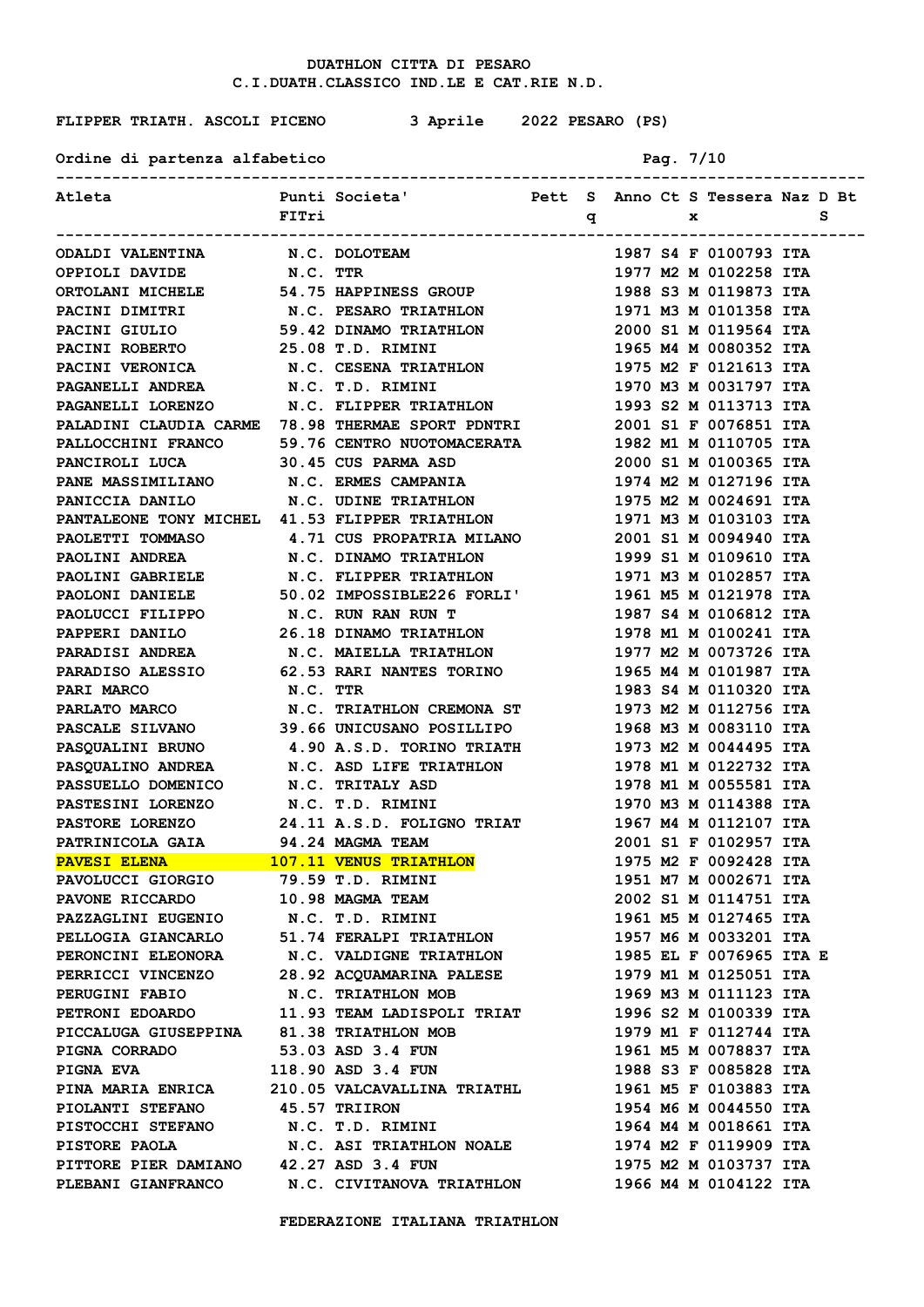**FLIPPER TRIATH. ASCOLI PICENO 3 Aprile 2022 PESARO (PS)**

# Ordine di partenza alfabetico **Pag. 8/10**

| Atleta                                                                           |          | Punti Societa' Mett S Anno Ct S Tessera Naz D Bt |                |     |  |                                                |  |
|----------------------------------------------------------------------------------|----------|--------------------------------------------------|----------------|-----|--|------------------------------------------------|--|
|                                                                                  | FITri    |                                                  |                | q x |  | <u>sanda se</u>                                |  |
|                                                                                  |          |                                                  | -------------- |     |  |                                                |  |
| POLINORI FLAVIANO 45.26 T.D. RIMINI                                              |          |                                                  |                |     |  | 1963 M4 M 0049322 ITA                          |  |
| POLITO ANDREA                                                                    |          | N.C. VALDIGNE TRIATHLON 1974 M2 M 0123126 ITA    |                |     |  |                                                |  |
| POMERI ALESSANDRO N.C. CIVITANOVA TRIATHLON 1989 S3 M 0108545 ITA                |          |                                                  |                |     |  |                                                |  |
| POTENA ROBERTO N.C. DINAMO TRIATHLON                                             |          |                                                  |                |     |  | 1978 M1 M 0097168 ITA                          |  |
| PRATI MAURO                                                                      |          | 51.83 SPORTINGCLUBSASSUOLO 1957 M6 M 0071762 ITA |                |     |  |                                                |  |
| PRIARONE GIORGIA -2.18 707                                                       |          |                                                  |                |     |  | 1992 EL F 0041490 ITA E                        |  |
| PRIORI MASSIMILIANO N.C. TRIATHLON MOB                                           |          |                                                  |                |     |  | 1977 M2 M 0127840 ITA                          |  |
| <b>PROSPERI IVAN</b>                                                             |          | 54.85 FLIPPER TRIATHLON 1983 S4 M 0121702 ITA    |                |     |  |                                                |  |
| PRUITI FABIO                                                                     |          | 22.63 MAGMA TEAM                                 |                |     |  | 1986 S4 M 0057428 ITA                          |  |
| PUCCIARELLI ROBERTO N.C. OLIMPIA TRIATHLON                                       |          |                                                  |                |     |  | 1968 M3 M 0093859 ITA                          |  |
| PUCCITELLI AGOSTINO N.C. DOLOTEAM                                                |          |                                                  |                |     |  | 1972 M3 M 0052534 ITA                          |  |
| <b>PUZONE SWAN</b>                                                               |          | N.C. T.D. RIMINI                                 |                |     |  | 1986 S4 M 0121785 ITA                          |  |
| RAFFAELLI FILIPPO N.C. V-TRI                                                     |          |                                                  |                |     |  | 1977 M2 M 0102620 ITA                          |  |
| RANZO BABILI ELIA N.C. VALDIGNE TRIATHLON 2002 S1 M 0125058 ITA                  |          |                                                  |                |     |  |                                                |  |
| RAVAGLIA ALESSANDRO 29.30 CESENA TRIATHLON                                       |          |                                                  |                |     |  | 1985 S4 M 0118361 ITA                          |  |
| <b>RAVELLI LAURA</b>                                                             |          | 75.06 ASD 226 TRIATHLON V.                       |                |     |  | 1977 M2 F 0101895 ITA                          |  |
| REATI ALESSANDRA 43.31 TRI EVOLUTION                                             |          |                                                  |                |     |  | 1981 M1 F 0078932 ITA                          |  |
| REGAIOLLI BARBARA                                                                |          | 36.84 WOMAN TRIATHLON                            |                |     |  | 1986 S4 F 0111467 ITA                          |  |
| <b>RENZO GIANCARLO</b>                                                           |          | N.C. ASD JANULA SPORT                            |                |     |  | 1959 M5 M 0086293 ITA                          |  |
| RIDOLFI RICCARDO                                                                 |          | 10.38 T.D. RIMINI                                |                |     |  | 1992 EL M 0069884 ITA E                        |  |
| <b>RIFFELLI STEFANO</b>                                                          |          | N.C. DINAMO TRIATHLON                            |                |     |  | 1982 M1 M 0118316 ITA                          |  |
| <b>RIGONI STEFANO</b>                                                            |          | 9,27.RUN RAN RUN T                               |                |     |  | 1994 S2 M 0042085 ITA                          |  |
| RINALDI LORIS                                                                    | N.C. TTR |                                                  |                |     |  | 1962 M5 M 0024225 ITA                          |  |
| <b>RINALDI MARCO</b>                                                             |          | 2.36 CUS PARMA ASD                               |                |     |  | 1994 EL M 0113456 ITA E                        |  |
| <b>RINALDI MATTEO</b>                                                            |          | 11.18 CUS PARMA ASD                              |                |     |  | 1995 S2 M 0078542 ITA                          |  |
| RINALDINI SUSANNA                                                                |          | N.C. T.D. RIMINI                                 |                |     |  | 1986 S4 F 0108137 ITA                          |  |
| RIOLFATTI RICCARDO N.C. DOLOTEAM                                                 |          |                                                  |                |     |  | 1969 M3 M 0060312 ITA                          |  |
| <b>RIVA STEFANO</b>                                                              |          | N.C. TRI PAEK ASD                                |                |     |  | 1990 S3 M 0122752 ITA                          |  |
| ROGGIERO ALESSIA 50.82 CUS PROPATRIA MILANO                                      |          |                                                  |                |     |  | 1996 S2 F 0038171 ITA                          |  |
| ROMAGNOLI DANIELE 38.53 OLIMPIA TRIATHLON                                        |          |                                                  |                |     |  | 1977 M2 M 0088799 ITA                          |  |
| ROMAGNONI GIANLUCA PAT N.C. TRIATHLON LEGNANO                                    |          |                                                  |                |     |  | 1966 M4 M 0055827 ITA                          |  |
| ROMANI ALCIDE ANDREA 51.63 FLIPPER TRIATHLON                                     |          |                                                  |                |     |  | 1972 M3 M 0119211 ITA                          |  |
| ROMBOLI STEFANO 32.61 OVERCOME ASD                                               |          |                                                  |                |     |  | 1985 S4 M 0117939 ITA                          |  |
| RONGAI MASSIMO 53.47 ASD TRICOOL GIULIANO                                        |          |                                                  |                |     |  | 1971 M3 M 0114117 ITA                          |  |
| ROSA FEDERICO M.C. CANDIA TRIATHLON                                              |          |                                                  |                |     |  | 1992 S3 M 0124454 ITA                          |  |
| ROSSI HUBER 8.07 VENUS TRIATHLON                                                 |          |                                                  |                |     |  | 1977 M2 M 0050452 ITA                          |  |
| ROSSINI SIMONE 64.46 DINAMO TRIATHLON                                            |          |                                                  |                |     |  | 1967 M4 M 0107902 ITA                          |  |
| ROTOLO DOMENICO 12.74 ACQUAMARINA PALESE<br>RUBINO CARLO N.C. ASD LIFE TRIATHLON |          |                                                  |                |     |  | 1980 M1 M 0061331 ITA                          |  |
| 51.81 ALBA TRI                                                                   |          |                                                  |                |     |  | 1962 M5 M 0109247 ITA                          |  |
| <b>RUBIS ELIO</b><br>RUGEN MARCO AMEDEO 49.14 RHO TRIATHLON CLUB                 |          |                                                  |                |     |  | 1948 M7 M 0107586 ITA<br>1965 M4 M 0098661 ITA |  |
|                                                                                  |          |                                                  |                |     |  |                                                |  |
| RUGGIERI FRANCESCO 52.62 ASD TRICOOL GIULIANO<br><b>RUSSO FRANCO</b>             |          | N.C. ERMES CAMPANIA                              |                |     |  | 1967 M4 M 0122866 ITA<br>1973 M2 M 0108803 ITA |  |
| <b>RUSSO PASQUALE</b>                                                            |          | N.C. FLIPPER TRIATHLON                           |                |     |  | 1975 M2 M 0112060 ITA                          |  |
| SANCHI GIANFRANCO                                                                | N.C. TTR |                                                  |                |     |  | 1976 M2 M 0104674 ITA                          |  |
| SANCISI NICOLA                                                                   |          | 43.57 DINAMO TRIATHLON                           |                |     |  | 1973 M2 M 0085369 ITA                          |  |
| SANTAMARIA FRANCESCO 36.91 T.D. RIMINI                                           |          |                                                  |                |     |  | 1968 M3 M 0049097 ITA                          |  |
| <b>SANTIMARIA MARGIE</b>                                                         |          | N.C. DOLOTEAM                                    |                |     |  | 1989 S3 F 0037321 ITA                          |  |
| <b>SANTINI CRISTIAN</b>                                                          |          | 52.20 A.S.D. FOLIGNO TRIAT                       |                |     |  | 1972 M3 M 0099964 ITA                          |  |
| SANTINI ROBERTO 37.35 POL THEMA ENERGIA                                          |          |                                                  |                |     |  | 1972 M3 M 0116843 ITA                          |  |
|                                                                                  |          |                                                  |                |     |  |                                                |  |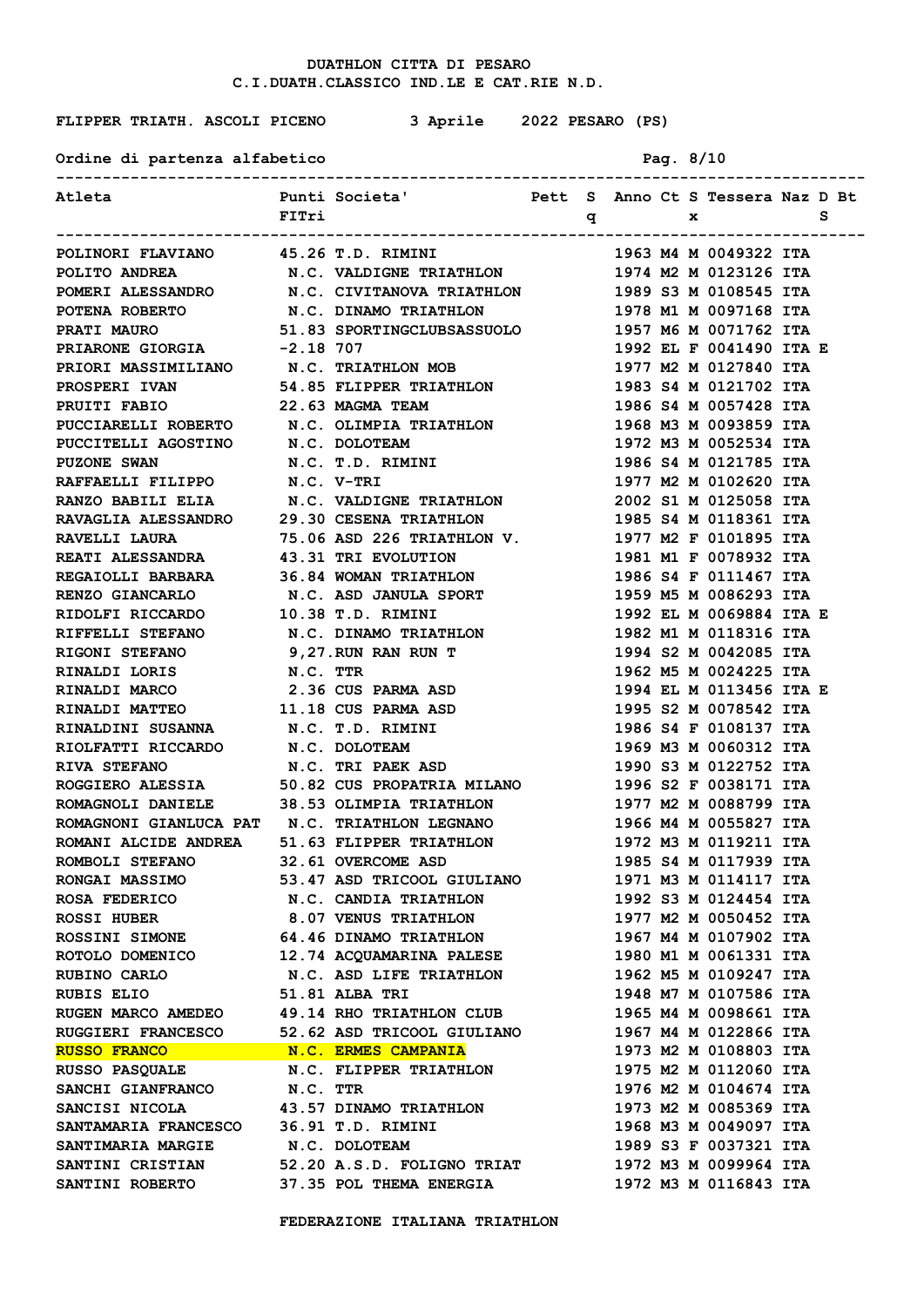**FLIPPER TRIATH. ASCOLI PICENO 3 Aprile 2022 PESARO (PS)**

Ordine di partenza alfabetico **Pag. 9/10** 

| Atleta                                                                                                                                                                                                                               |           | Punti Societa' Mett S Anno Ct S Tessera Naz D Bt |  |     |  |                       |     |  |
|--------------------------------------------------------------------------------------------------------------------------------------------------------------------------------------------------------------------------------------|-----------|--------------------------------------------------|--|-----|--|-----------------------|-----|--|
|                                                                                                                                                                                                                                      | FITri     |                                                  |  | q x |  |                       | - S |  |
|                                                                                                                                                                                                                                      |           |                                                  |  |     |  |                       |     |  |
| SANTONOCITO NICOLETTA 77.02 MAGMA TEAM                                                                                                                                                                                               |           |                                                  |  |     |  | 1999 S1 F 0100090 ITA |     |  |
| SAPIGNI DANILO N.C. T.D. RIMINI                                                                                                                                                                                                      |           |                                                  |  |     |  | 1972 M3 M 0067518 ITA |     |  |
|                                                                                                                                                                                                                                      |           |                                                  |  |     |  |                       |     |  |
| SAPORITO LUIGI<br>SARTONI DAVIDE 37.13 OVERCOME ASD 1982 M1 M 0108035 ITA<br>$\therefore$ C CDORT 64 1987 S4 M 0091148 ITA                                                                                                           |           |                                                  |  |     |  |                       |     |  |
|                                                                                                                                                                                                                                      |           |                                                  |  |     |  |                       |     |  |
| SAVOIA SARA 17.46 RASCHIANI TRIATHLON 2001 S1 F 0114854 ITA                                                                                                                                                                          |           |                                                  |  |     |  |                       |     |  |
| SCALISI VINCENZO 46.39 MAGMA TEAM                                                                                                                                                                                                    |           |                                                  |  |     |  | 1979 M1 M 0093250 ITA |     |  |
| SCAMPAMORTE DANIELE 31.67 TORRINO-ROMA TRIATHL 1986 S4 M 0102465 ITA                                                                                                                                                                 |           |                                                  |  |     |  |                       |     |  |
| <b>SCATASSA MATTEO</b>                                                                                                                                                                                                               |           | <b>N.C. FLIPPER TRIATHLON</b>                    |  |     |  | 1987 S4 M 0123835 ITA |     |  |
| SCAVOLINI SARA 104.39 DINAMO TRIATHLON                                                                                                                                                                                               |           |                                                  |  |     |  | 1981 M1 F 0125127 ITA |     |  |
| SCELSI ALESSANDRO N.C. TRITALY ASD                                                                                                                                                                                                   |           |                                                  |  |     |  | 1979 M1 M 0092672 ITA |     |  |
| SCHIAVINO ENRICO 6.39 MAGMA TEAM                                                                                                                                                                                                     |           |                                                  |  |     |  | 1994 S2 M 0050551 ITA |     |  |
| SCIARRONE ALESSANDRO 21.54 CUS PROPATRIA MILANO                                                                                                                                                                                      |           |                                                  |  |     |  | 1975 M2 M 0040553 ITA |     |  |
| SCIUCCATI MARINELLA 41.69 VALDIGNE TRIATHLON                                                                                                                                                                                         |           |                                                  |  |     |  | 1962 M5 F 0101317 ITA |     |  |
| <b>SCROGLIERI STEFANO</b>                                                                                                                                                                                                            | 33.72 DDS |                                                  |  |     |  | 1971 M3 M 0069064 ITA |     |  |
| SECCHI GIOVANNI RAFFAE 29.04 DINAMO TRIATHLON                                                                                                                                                                                        |           |                                                  |  |     |  | 1990 S3 M 0048528 ITA |     |  |
| SECK ELIMANE MAMADOU N.C. FLIPPER TRIATHLON                                                                                                                                                                                          |           |                                                  |  |     |  | 2000 S1 M 0124347 ITA |     |  |
| SENSOLI FILIPPO 28.80 SWATT TRI CLUB                                                                                                                                                                                                 |           |                                                  |  |     |  | 1971 M3 M 0033754 ITA |     |  |
|                                                                                                                                                                                                                                      |           |                                                  |  |     |  | 1963 M4 M 0118352 ITA |     |  |
| SERAFINI FIORE N.C. TRIATHLON MOB<br>SETTI RICCARDO 51.04 CUS PROPATRIA MILANO                                                                                                                                                       |           |                                                  |  |     |  | 1985 S4 M 0091038 ITA |     |  |
| SILVI GIACOMO N.C. FLIPPER TRIATHLON                                                                                                                                                                                                 |           |                                                  |  |     |  | 1979 M1 M 0115536 ITA |     |  |
| SIMONCELLI SAMUELE N.C. V-TRI                                                                                                                                                                                                        |           |                                                  |  |     |  | 1975 M2 M 0092544 ITA |     |  |
| SIMONGINI CARLO 33.50 TORRINO-ROMA TRIATHL 1962 M5 M 0116685 ITA                                                                                                                                                                     |           |                                                  |  |     |  |                       |     |  |
| SISSA BRUNO                                                                                                                                                                                                                          |           | N.C. ASI TRIATHLON NOALE                         |  |     |  | 1971 M3 M 0119433 ITA |     |  |
| SOBACCHI PAOLO 64.60 TRIATHLON CREMONA ST 1970 M3 M 0104586 ITA                                                                                                                                                                      |           |                                                  |  |     |  |                       |     |  |
| SONZOGNI ELEONORA N.C. TRIATHLON TREVIGLIO 1977 M2 F 0127198 ITA                                                                                                                                                                     |           |                                                  |  |     |  |                       |     |  |
| SPADA MARINA                                                                                                                                                                                                                         |           | N.C. RHO TRIATHLON CLUB 1967 M4 F 0082480 ITA    |  |     |  |                       |     |  |
| SPAZIANI DANIELE 34.29 HAPPINESS GROUP 1990 S3 M 0114219 ITA                                                                                                                                                                         |           |                                                  |  |     |  |                       |     |  |
|                                                                                                                                                                                                                                      |           |                                                  |  |     |  |                       |     |  |
| SPINA NUNZIO 33.78 ASD LIFE TRIATHLON 1980 M1 M 0109531 ITA                                                                                                                                                                          |           |                                                  |  |     |  |                       |     |  |
| SPINELLI GIUSEPPE 64.12 FLIPPER TRIATHLON 1981 M1 M 0118125 ITA                                                                                                                                                                      |           |                                                  |  |     |  |                       |     |  |
| STAVLA VIRNA                                                                                                                                                                                                                         |           | 94.13 PADOVA TRIATHLON                           |  |     |  | 1963 M4 F 0010600 ITA |     |  |
| STILO FRANCESCO 35.02 VENUS TRIATHLON                                                                                                                                                                                                |           |                                                  |  |     |  | 1977 M2 M 0107817 ITA |     |  |
| STOCCO ELISABETTA 51.15 DOLOTEAM                                                                                                                                                                                                     |           |                                                  |  |     |  | 1997 S2 F 0127345 ITA |     |  |
| STRIVIERI ALESSANDRO M.C. TEAM LADISPOLI TRIAT 1973 M2 M 0087012 ITA                                                                                                                                                                 |           |                                                  |  |     |  |                       |     |  |
| TACCALITI FABIO N.C. CIVITANOVA TRIATHLON 1996 S2 M 0118625 ITA                                                                                                                                                                      |           |                                                  |  |     |  |                       |     |  |
| TARABELLI MARCO N.C. CIVITANOVA TRIATHLON 1972 M3 M 0065253 ITA                                                                                                                                                                      |           |                                                  |  |     |  |                       |     |  |
| TARQUINI MARCO N.C. FLIPPER TRIATHLON                                                                                                                                                                                                |           |                                                  |  |     |  | 1985 S4 M 0100364 ITA |     |  |
| TASCHIN LUCA N.C. TEAM LADISPOLI TRIAT 1994 S2 M 0125706 ITA                                                                                                                                                                         |           |                                                  |  |     |  |                       |     |  |
| TASSINARI EROS 94.69 T.D. RIMINI                                                                                                                                                                                                     |           |                                                  |  |     |  | 1944 M8 M 0090808 ITA |     |  |
| TAURINO MARCO                                                                                                                                                                                                                        |           | N.C. SALENTO TRI ENJOY                           |  |     |  | 1977 M2 M 0108619 ITA |     |  |
| TAWFEK AHMED EL SAYE O 43.50 VTT                                                                                                                                                                                                     |           |                                                  |  |     |  | 1989 S3 M 0116696 ITA |     |  |
|                                                                                                                                                                                                                                      |           |                                                  |  |     |  |                       |     |  |
|                                                                                                                                                                                                                                      |           |                                                  |  |     |  |                       |     |  |
|                                                                                                                                                                                                                                      |           |                                                  |  |     |  |                       |     |  |
| TEDDE ROBERTO 24.95 CESENA TRIATHLON 1968 M3 M 0016442 ITA<br>TEDESCO LUIGI 17.79 KRONOS TRIATHLON 1984 S4 M 0104504 ITA<br>TERLIZZI SERGIO 36.44 TRIATHLON TRASIMENO 1969 M3 M 0036274 ITA<br>TIRAPANI FILIPPO N.C. SPORTINGCLUBSAS |           |                                                  |  |     |  |                       |     |  |
|                                                                                                                                                                                                                                      |           |                                                  |  |     |  |                       |     |  |
| TRABALZA RAFFAELE N.C. A.S.D. FOLIGNO TRIAT                                                                                                                                                                                          |           |                                                  |  |     |  | 1972 M3 M 0107995 ITA |     |  |
| TRABETTI DAVIDE 42.95 THERMAE SPORT PDNTRI 1988 S3 M 0106350 ITA                                                                                                                                                                     |           |                                                  |  |     |  |                       |     |  |
| TRAVAGLI ALESSANDRO N.C. FERRARA TRIATHLON 1968 M3 M 0116567 ITA                                                                                                                                                                     |           |                                                  |  |     |  |                       |     |  |
|                                                                                                                                                                                                                                      |           |                                                  |  |     |  |                       |     |  |